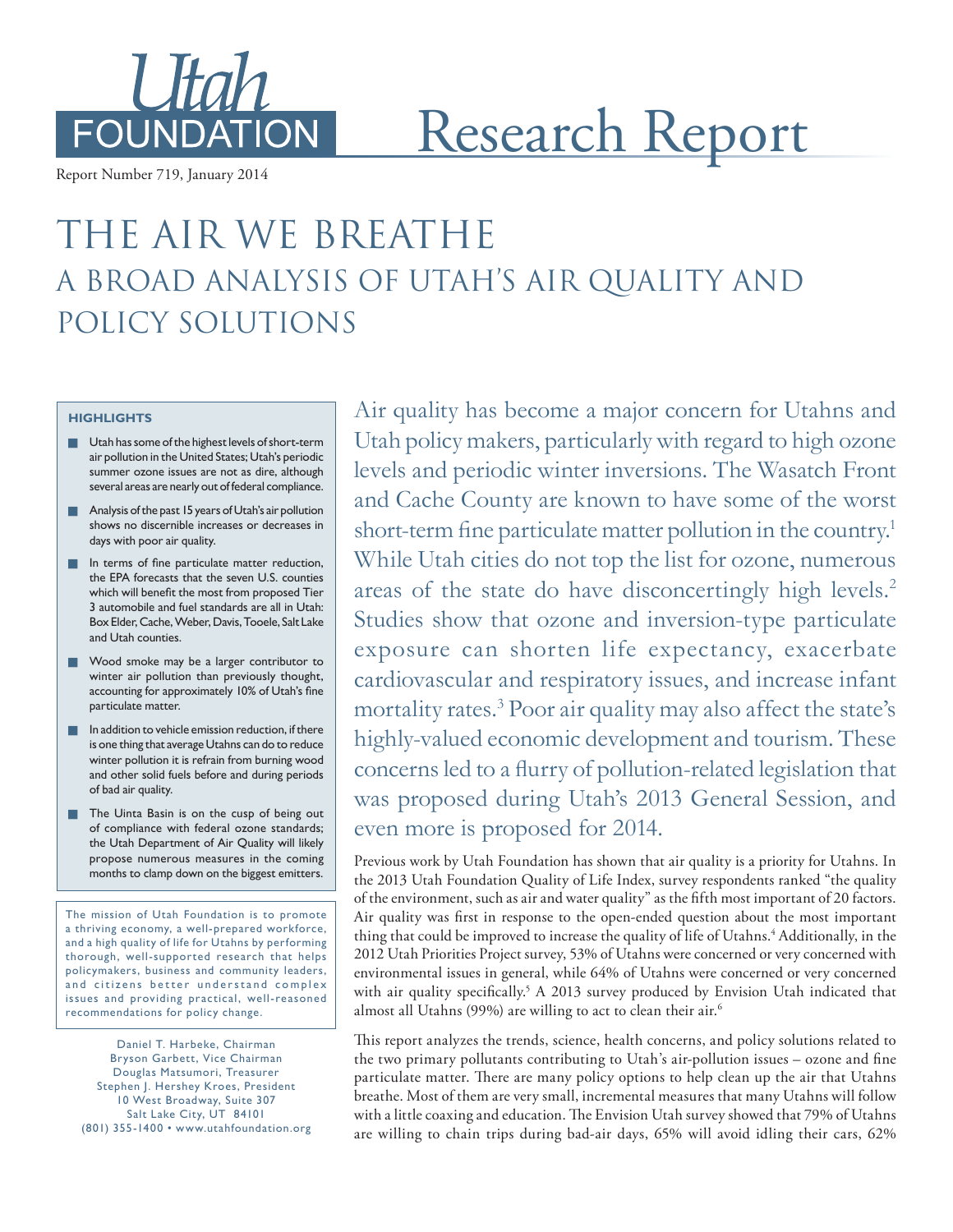#### **Figure 1: Air Pollution Mitigation Strategies**

|                                                    | the.  |
|----------------------------------------------------|-------|
| <b>Individual Actions</b>                          |       |
| Increase transit usage                             | two   |
| Drive zero-emission vehicles                       | repo  |
| Drive newer vehicles                               |       |
| Maintain vehicle emissions systems                 | of 1  |
| Carpool                                            | 0n    |
| Reduce idling                                      |       |
| Chain trips (to reduce vehicle cold starts)        | indi  |
| Telecommute on bad air days                        | and   |
| Do not use wood (and solid fuel) on no-burn days   |       |
| Buy low-VOC consumer products                      | clea  |
| Install solar power and hot water systems          |       |
| Lower thermostats                                  |       |
| Update home heating systems                        | Sin   |
| <b>Business Actions</b>                            | res   |
| Encourage alternative to single occupant commuting |       |
| Empower telecommuting on bad air days              | maj   |
| Implement reduced iding and driving policies       | and   |
| Update commercial heating systems                  |       |
| Install commercial cooking catalysts               | mat   |
| Install solar power systems                        |       |
| Improve oil and gas exploration practices          | m a 1 |
| <b>Regulatory Actions</b>                          | mea   |
| Implement Tier 3 emissions standards               |       |
| Increase fuel economy standards                    | targ  |
| Adopt California emissions standards               | auto  |
| Strengthen industrial standards                    |       |
| Ensure wood (and solid fuel) no-burn compliance    | with  |
|                                                    |       |

will avoid errands, and 56% will turn down ir thermostats by degrees.<sup>7</sup> This ort touches on many hese, but focuses larger steps that ividuals, businesses, the state can take to n Utah's air.

ce vehicles are ponsible for a ority of the ozone fine particulate ter in the state. ny of the policy sures in this report et ways to decrease automobile pollution, n particular emphasis on Tier 3 automotive

and fuel standards. Utah is facing rapid population growth and may find it difficult to reduce these levels as much as needed. However, new federal automotive fuel standards – some recently implemented and some only proposed – should improve air quality in Utah counties more than any other counties in the nation.

This report also deals with wood smoke issues in depth; Utah has banned cigarettes in public spaces, but smoke from wood and other hard fuels play a significant part in the state's clean air and may be much more harmful to Utahns than cigarettes. Wood smoke regulations are quickly topping the list of action items in the state because if there is one way individual Utahns negatively affect air quality during inversion periods more than almost anything, it is lighting wood fires in their fireplaces and stoves. Interestingly, the Utah Clean Air Action Team – a coalition of air quality experts – independently determined to also focus its early efforts on Tier 3 automotive and fuel standards and wood smoke.





Even with the increase in VMT, vehicle emissions are expected to continue decreasing to approximately half of the 2013 level by 2030, after which emissions are expected to gradually increase.<sup>12</sup>

Most Utahns believe that air quality has worsened in the past 20 years.13 However, annual emissions from all pollutants are estimated to have decreased across the state; for example, in Salt Lake County emissions are estimated to have decreased by approximately 47% between 2002 and 2011.<sup>14</sup> These estimated decreases have not necessarily translated into fewer high pollution days (see Figures 3 and 4). Further, several areas across the state have more recently landed above federal pollution standards which have become more stringent over the years.

Utah Foundation's analysis of ozone and fine particulate matter shows no discernible overall trends between the late 1990's and mid-2013 other than the obvious seasonal trends. While some years have higher spikes in pollution than others, air quality does not appear to be getting statistically better or worse at any individual monitoring station.<sup>15</sup>

#### **AIR QUALITY OUTLOOK**

Six Utah counties are among the fastest-growing counties in the nation, including Wasatch, Grand, Washington, Cache, Box Elder, Utah, and Uintah.8 In terms of total population growth, Utah is expected to double in size by 2040; this equates to an additional 2,000,000 along the Wasatch Front (see Figure 2).9 Numerous groups are planning for this growth because of its effects on many facets of Utah life, including housing, water, transportation, and air quality.

The number of miles that Utahns are traveling per capita has remained fairly steady in recent years.10 However, the total vehicle miles traveled by Utahns (VMT) have trended upwards because of population growth. Transportation experts predict that VMT will double by 2040.<sup>11</sup>



Note:Winter 2013-2014 include mandatory days thorugh January 10; current manditory action is 25 micrograms and above; data<br>before and including 2011-2012 include both "yellow" and "red" days of 25.5 micrograms and above. Source: Utah DAQ.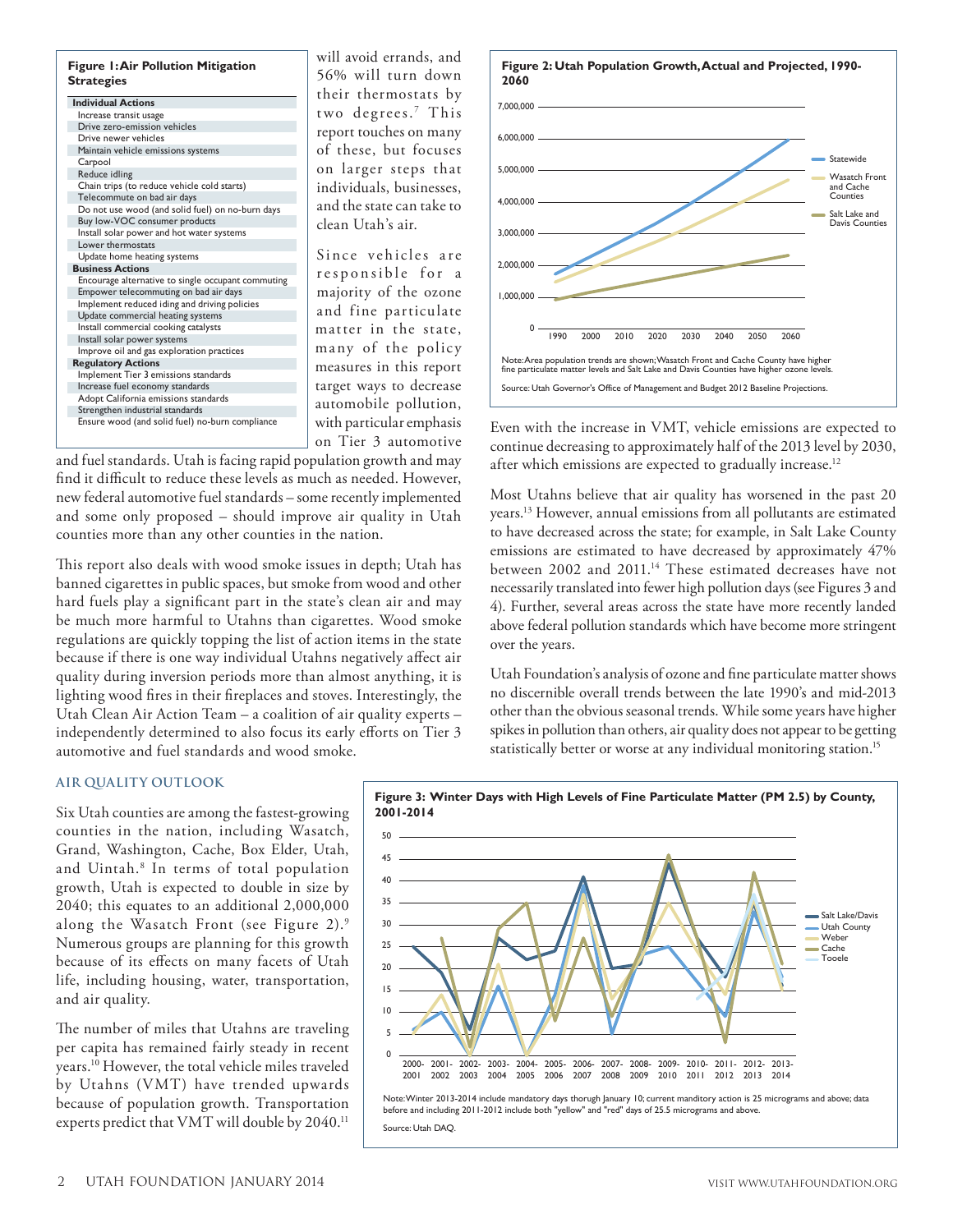

#### **HISTORY OF CRITERIA POLLUTANTS**

Public health professionals' attention was directed toward the dangers of air quality and pollution beginning in the 1930s as localized smog caused illness and death. One of the first of these events was in the Meuse Valley, an area in Belgium that was considered one of the "most industrialized areas of continental Europe."<sup>16</sup> During the first week in December 1930, a fog of pollution covered the valley which resulted in 60 deaths and many illnesses.<sup>17</sup> Another large-scale incident occurred in Donora, Pennsylvania. For six days in October 1948, intense air pollution fell over the town of 14,000 people where "7,000 people were hospitalized or became ill" and 20 died from asphyxiation.18 Lastly, London's "Great Smog of 1952" caused as many as 12,000 deaths and over 100,000 hospital admissions due to five days of thick pollution.19

Utah has been monitoring its air pollution since 1958, and Utah's Air Conservation Act was first adopted by the Utah State Legislature in 1968 during the decade of Utah's worst air pollution.<sup>20</sup> More than 100 other metropolitan areas operated air pollution control agencies before adoption of the U.S. Clean Air Act Extension of 1970 (Clean Air Act), often measuring sulfur oxides and large particulate matter.<sup>21</sup>

The federal government passed its first air pollution legislation in 1955 with the Air Pollution Control Act. It was designed to fund air pollution research. President Richard Nixon created the Environmental Protection Agency (EPA) by executive order in 1970.22 This set the stage for the creation of a plethora of environmental legislation, rules, and regulations, including the Clean Air Act. Through the Clean Air Act and its amendments in 1977 and 1990, the EPA regulates emissions of stationary and mobile source "pollutants considered harmful to public health and the environment," also known as "criteria pollutants."23

The EPA requires Utah's Division of Air Quality (DAQ) to ensure the state's compliance with the EPA's air quality standards for the criteria pollutants. The National Ambient Air Quality Standards (NAAQS or "nacks") outline the maximum acceptable levels of the pollutants for each area of the United States. When an area falls within these acceptable levels it is considered in "attainment." If the area fails to comply with the pollutant standards it becomes a "nonattainment" area. The standards for all of the criteria pollutants (except carbon monoxide) are split into two categories: the primary standards and the secondary standards. The first provides "public health protection, including protecting the health of 'sensitive' populations such as asthmatics, children, and the elderly;" and second provides "public welfare protection, including protection against decreased visibility and damage to animals, crops, vegetation, and buildings."24 The DAQ operates over two dozen primary monitoring stations across the state to measure the six criteria pollutants. While this report focuses primarily on ozone and particulate matter in Utah, the other criteria pollutants are briefly described below.

#### **Carbon Monoxide**

Carbon monoxide is an odorless and colorless gas from the combustion of carbon-based fuel like oil, gas, coal, and wood. When breathed, the gas temporarily takes the place of oxygen in the bloodstream, thus reducing the amount of oxygen to organs.<sup>25</sup> The EPA set the first NAAQS for carbon monoxide in 1971. Downtown areas of Ogden, Salt Lake City, and Provo are considered "maintenance" areas because they were previous considered nonattainment areas by the EPA. However, with the efficiency of newer vehicles the state has become compliant with the NAAQS.

#### **Lead**

Lead is a heavy metal that accumulates in the bones to adversely affect organs and decrease the blood's oxygen carrying capacity. The EPA set lead standards in the mid-1970s. The phase out of lead from fuel by 1995 decreased air-borne lead dramatically.<sup>26</sup> Between 1980 and 1999, lead from vehicles and total lead in Utah's air decreased by approximately 95%.27 Accordingly, Utah is compliant with air-borne lead NAAQS. Nonetheless, extraction and processing of metallic ores and other smaller sources continue to emit air-borne lead.

#### **Sulfur Dioxide**

Sulfur Dioxide  $(SO_2)$  is a colorless gas with a pungent odor. It is mainly emitted from power plants, oil refineries, and ore processing, but also from diesel engines and to a lesser extent gasoline engines. It has adverse respiratory effects and reacts with other chemicals to form fine particulate matter.<sup>28</sup> The standard for  $SO_2$  was first set by the EPA in 1971. Salt Lake County and higher elevations of Tooele County (above 5,600 feet) are considered to have nonattainment levels of  $SO_2$ .<sup>29</sup> Nonetheless, the state has had better levels of compliance than in the past due in large part to technology upgrades at Utah's ore processors in the early 1980s and mid-1990s.30 This report further details  $SO_2$  only as it applies to the creation of fine particulate matter.

#### **Nitrogen Oxides**

Nitrogen dioxide  $(NO<sub>2</sub>)$  is the indicator pollutant under the NAAQS for levels of nitrogen oxides  $(NO<sub>x</sub>)$ . It is a reddish-brown gas with a sharp odor. It has numerous adverse respiratory effects.31 It also combines with volatile organic compounds (VOCs) to form ozone in the summer and combines with ammonia to form fine particulate matter during winter inversion periods. The  $NO<sub>2</sub>$  standard was first set by the EPA in 1971; Utah's emission levels are within compliance. This report further details  $NO<sub>2</sub>$  only as it applies to the creation of ozone and fine particulate matter.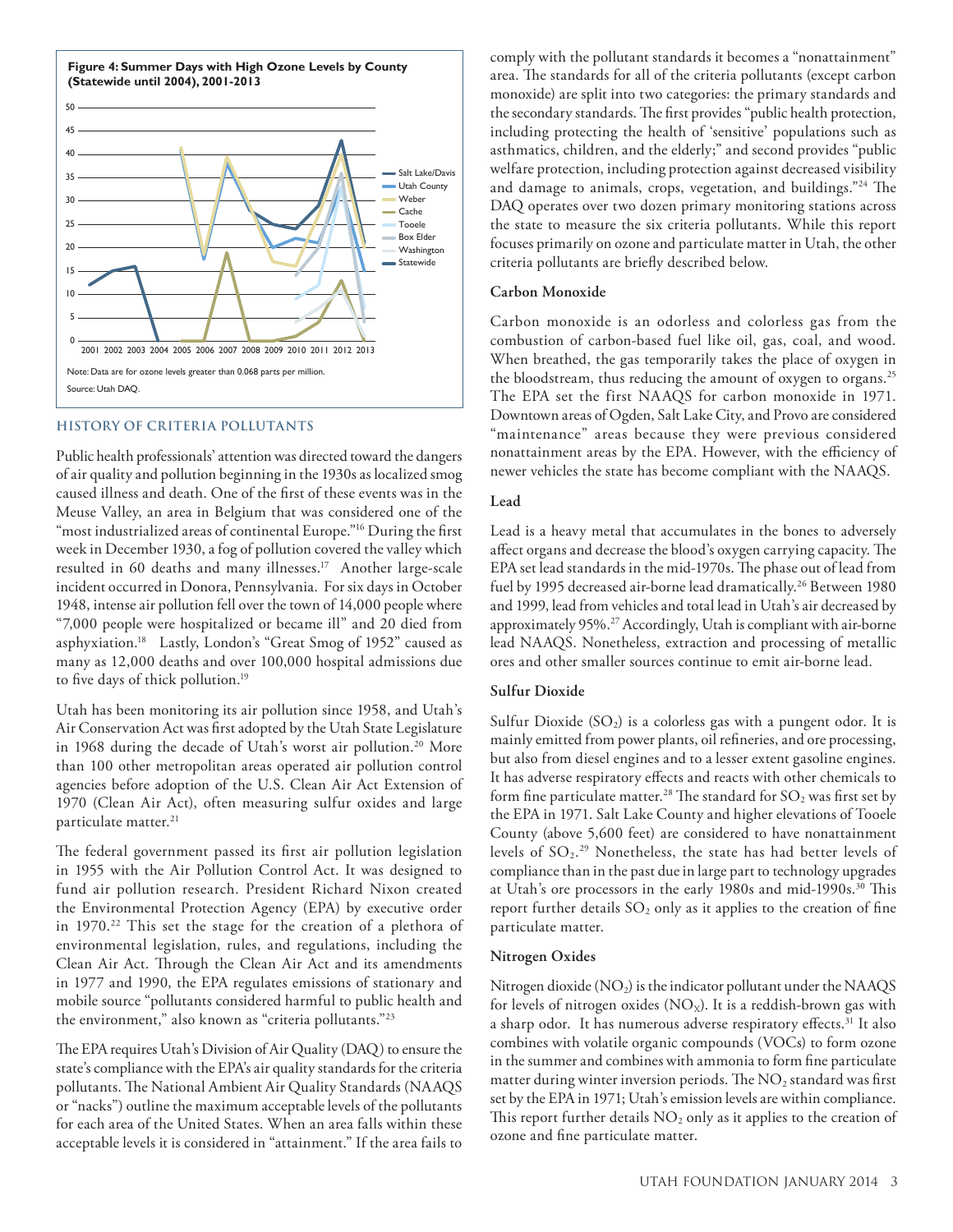#### **Green House Gases**

In 2007, the U.S. Supreme Court ruled that greenhouse gases are an air pollutant that the EPA can, and must, regulate under the Clean Air Act if it is found that such gases are harmful.<sup>32</sup> Since then the EPA has been acting to reduce greenhouse gases. In June 2012, the U.S. Court of Appeals for the District of Columbia found that CO<sub>2</sub> is one such greenhouse gas, and that regulating the emissions from vehicle tailpipes and large industrial emitters is neither "arbitrary nor capricious." The basis for the ruling was that  $CO<sub>2</sub>$  – which accounts for the lion's share of greenhouse gases – is altering the environment.<sup>33</sup> While  $CO<sub>2</sub>$  is naturally present in the atmosphere, the amount being created is too great to be produced by natural means.34 In the last 20 years the issue of greenhouse gases has become a partisan touchstone, especially concerning the question of whether human-created greenhouse gases cause climate change. Regardless of these political issues, the regulation of greenhouse gases will have an impact on energy creation, transportation, and industry (which account for 40%, 31%, and 14% respectively of  $CO<sub>2</sub>$  emissions).<sup>35</sup> In 2009, two organizations petitioned the EPA to add  $CO<sub>2</sub>$  and six additional greenhouse gases to the list of NAAQS criteria pollutants.<sup>36</sup>

### **OZONE AND PARTICULATE MATTER IN UTAH**

#### **Ozone**

Ozone is simply three oxygen atoms combined together. However, unlike the oxygen that animals breathe (diatomic oxygen or  $O_2$ ), ozone is a powerful oxidizing agent that reacts with other gases and with plant and animal cells. It is a pale blue gas with a pungent smell, and it is the main component in smog.

Ozone is "good up high, bad nearby."37 A protective layer of ozone is produced naturally in the stratosphere, some 15 miles above the Earth's surface. This layer reflects away some of the ultraviolet (UV) radiation which can cause cancer, cataracts, and can harm immune systems. The ozone layer can be depleted by certain human-made chemicals, though there has been a concerted effort around the world to reduce the use of these chemicals.

Ozone is not directly emitted into the air. Instead, it is typically created from fossil-fuel combustion exhaust which can then be altered by high temperatures and sunlight. Specifically,  $NO<sub>X</sub>$  and  $VOCs$ react under high temperature and high radiation levels to reconfigure into ozone and other gases. Peak ozone levels in Utah tend to occur temporarily during the hottest times of the day during the hottest days of the year. While vegetation can reduce ozone levels by cooling the surrounding areas and removing pollution, vegetation can also increase ozone levels; some plants emit VOCs which then react with human-produced  $NO<sub>X</sub>$  to create ozone.<sup>38</sup>

Smog was first observed in the 1940s in Los Angeles, which had the highest ozone concentrations in the world between the 1950s and 1970s. The EPA initially set an ozone standard in 1971. In 2008 the standard for ozone was reduced from 84 parts per billion (ppb) to 75 ppb. The measurement is based upon the fourth highest daily eighthour average concentration, meaning that the EPA does not calculate the three highest ozone levels of the year ensuring that a few days of unusually high ozone levels do not result in an unnecessary review by the EPA. 39 Davis and Salt Lake counties are currently just below the ozone standards and are considered "maintenance" areas by the EPA.

Between 2010 and 2012, the Utah DAQ set up 27 additional ozone measurement sites in non-metropolitan areas. The results of this ozone study may indicate a potential nonattainment of the current NAAQS in Tooele, Summit, Wasatch, and Washington counties. Areas of the "Wasatch Back" mountain valleys had particularly high ozone levels during this study. Of the nine testing stations in the area, several had higher levels than along the Wasatch Front, with Parley's Summit experiencing more high-ozone days during the testing than Salt Lake City. Ozone can be carried hundreds and even thousands of miles from its original source by the wind, evidenced by the timing of the ozone peaks at ozone testing stations in the Wasatch Back; the farther east the stations from the Salt Lake valley, the later in the day the ozone peaks occurred.

High rural ozone levels may be the result of other conditions as well. The state's high mountain valleys have over 50% more solar radiation than the Wasatch Front; this, as noted, can contribute to the creation of ozone. Also, regional transportation along Utah's interstate highways adds to ozone production. Wildfires also elevate ozone levels. Even the Great Salt Lake has an effect; the highly reflective properties of the lake and the lake's wind patterns contribute to increased ozone levels in adjacent areas. Lastly, stratospheric ozone intrusion can cause localized ozone spikes.<sup>40</sup> During violent storms the "good up high" ozone in the stratosphere can mix with the surface air of the troposphere – typically in high mountain areas – resulting in particularly high levels of ozone.

One of the state's rural areas that is of particular interest to regulators and scientists is the Uinta Basin in eastern Utah. Even though ozone is generally formed in the summer due to sunlight and higher temperatures, the Basin has unusually high levels of winter ozone and is on the cusp of becoming a nonattainment area due primarily to oil and gas exploration activities in the area. The Utah DAQ is looking at potential rule-making options for the Uinta Basin. Importantly, the Utah DAQ's director indicated "there are a lot of low-hanging fruit" that could help bring the Basin into EPA compliance.<sup>41</sup>

In 2011 it was expected that the EPA would reduce the ozone standard from 75 ppb to between 60 and 70 ppb.<sup>42</sup> However, President Barack Obama halted the EPA's reduction request of the new standard due to "regulatory burdens and regulatory uncertainty," opting to wait until the completion of an EPA review that was to have been completed in 2013.<sup>43</sup> A reduction in the standard would put many areas in Utah and the western United State into nonattainment, in part due to ozone emissions from China that drift across the Pacific Ocean. A reduction to 70 ppb would put Tooele, Summit, Wasatch, Washington, Morgan, eastern Weber, Millard, and Juab counties at risk of nonattainment. The World Health Organization recommends an even lower ozone standard of 50 ppb.<sup>44</sup> Regardless of the standard, future ozone levels might be adversely affected by warmer temperatures. A report from the Union of Concerned Scientists analyzed the link between climate change and ozone levels. The organization estimated an increase of 1.2 ppb ozone in the United States resulting from each one degree Fahrenheit increase in average annual temperature.45

#### **Particulate Matter**

Unlike the other five criteria pollutants, particulate matter does not have a specific chemical compound. Instead, it is defined by its size. Particulates are small solid or semi-solid particles and tiny liquid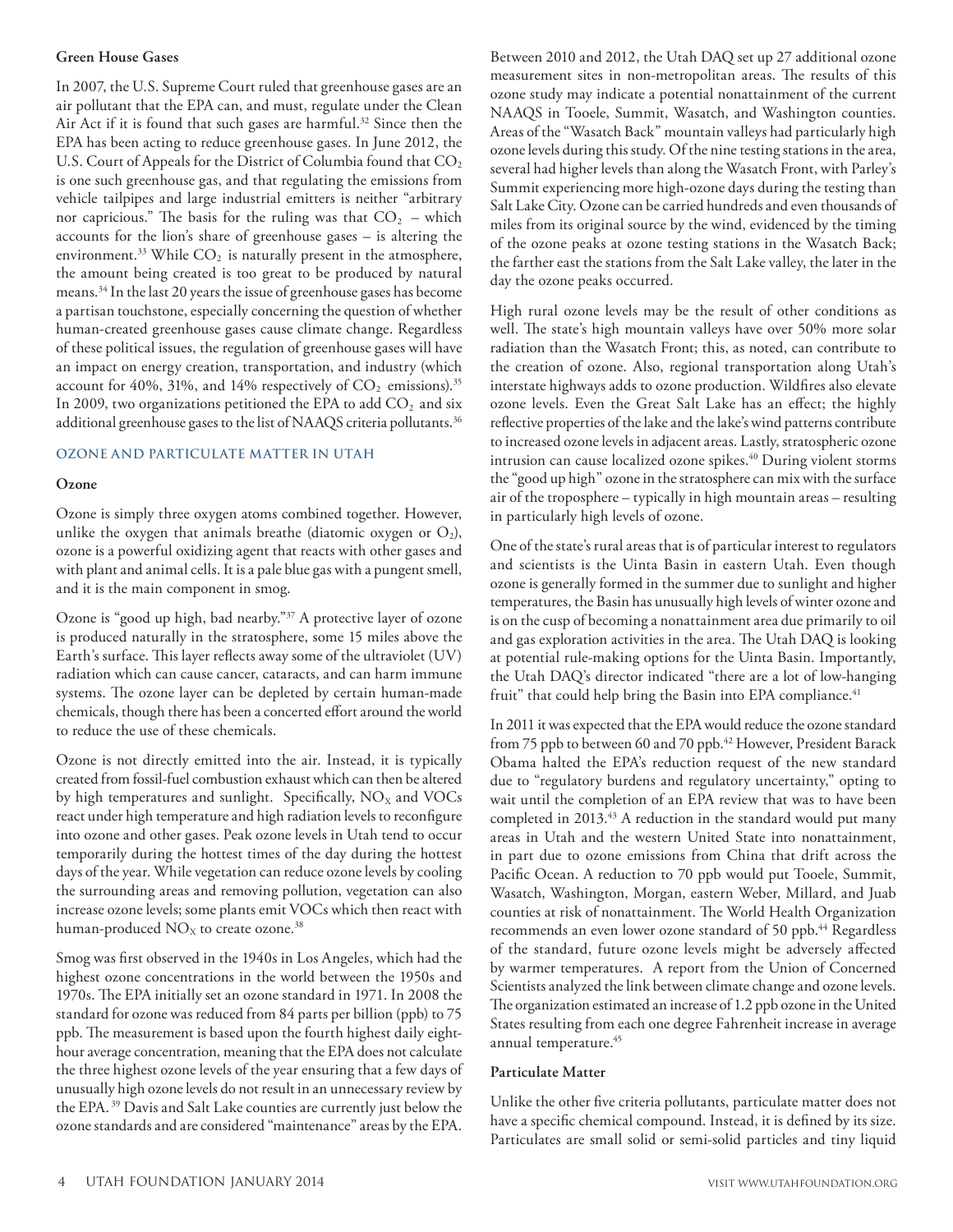droplets suspended in the air that create haze.<sup>46</sup> They are formed from both chemical and mechanical processes. The chemical process is generally from fossil fuel combustion combined with other gases. Mechanical sources include fuel combustion, dust, fireplace and forest fires, mining, construction, vehicle wear (brakes, tires), and plant matter. The EPA uses the microgram, or one-millionth of a gram, to measure particulate matter. This is a very small amount; one ounce is equal to 28,349,523 micrograms.

"Inhalable coarse particles" are regulated by the EPA as  $\rm PM_{10}.^{\rm 47}$  The EPA began measuring coarse particulate matter in the  $1980s$ .<sup>48</sup> PM<sub>10</sub> is between 2.5 and 10 microns in diameter, about the size of dust, pollen, and mold.<sup>49</sup> These are generally large enough to be filtered by nose hair and lung cilia and then coughed out. Fine beach sand is about 90 microns in diameter. Human hair is between 50 and 70 microns in diameter.

The 24-hour air quality standard for  $PM_{10}$  has been 150 micrograms per square meter since 1987. It is "not to be exceeded more than once per year on average over 3 years," or must not be exceeded four times in three years.<sup>50</sup> Ogden has been in attainment for  $PM_{10}$  since January 2013. Salt Lake and Utah counties are nonattainment for coarse particulates due to "exceptional events" like dust and wildfires; Utah is currently seeking an exemption from the EPA due to these events.

This report primarily focuses on "fine particles" which are regulated by the EPA as  $PM_{2.5}$ .<sup>51</sup>  $PM_{2.5}$  is directly emitted but is also formed by gases which are converted to particles. These gases are referred to as "precursors." About 95% of emissions from transportation, commercial sources, agriculture, residential sources, and industry are precursors while about 5% are particles. Ultimately, about 30% of Utah's  $PM_{2.5}$  during winter inversions are directly emitted particles while about 70% begin as precursors but are formed into secondary particulates.<sup>53</sup> In Utah,  $PM_{2.5}$  is made up mostly of ammonium nitrate.

Monitoring of fine particulate matter began in 1997 as measuring abilities improved and more precise instruments were widely available. This is particulate matter that is less than two and one half microns in diameter, or about one-twentieth the diameter of a human hair.  $PM_{2.5}$ particles are most often combustion particles, organic compounds, and metals.<sup>52</sup> The maximum annual average level of  $PM_{2.5}$  was 15 micrograms per cubic meter of air and reduced to 12 micrograms in 2012. All areas in Utah have been compliant with the annual level PM<sub>2.5</sub> since the Utah DAQ began monitoring in 2000. The change in 2012 will likely not put any areas in Utah into nonattainment with the annual average standards.

In addition to annual average levels, the EPA also has a standard for daily levels of  $PM_{2.5}$ . The EPA's standard for daily or 24-hour fine particulate matter is a bit more complicated that its annual average. The EPA calculates the 98th percentile of the 24-hour data which is averaged over three years. This ensures that a few days of unusually high pollution levels do not result in an unnecessary review by the EPA.<sup>54</sup> The NAAQS standard for  $PM_{2.5}$  was initially set at 65 micrograms per cubic meter in 1997. It was lowered to 35 micrograms in 2006.

Due to the change of the 24-hour PM<sub>2.5</sub> standard in 2006, portions of Cache, Weber, Box Elder, Tooele, and Utah counties and all of Salt Lake and Davis counties have failed to meet the EPA's 24-hour

#### **Figure 5: Particulate Matter Standards By Year of Inception and Change, Measured in Micrograms per Cubic Meter of Air**

|                          | 1987 | 1997 | 2006 | 2012 |
|--------------------------|------|------|------|------|
| Annual PM <sub>10</sub>  | 150  | 150  | 150  | 150  |
| Annual $PM_{25}$         | n/a  | 15   |      | 12   |
| 24-Hour PM <sub>25</sub> | n/a  | 65   | 35   | 35   |
| Source: EPA.             |      |      |      |      |

standard for PM<sub>2.5</sub>. Accordingly, since 2009 these counties have been categorized as nonattainment areas. There are numerous episodes throughout the year when Utah's cities have high levels of  $PM<sub>2.5</sub>$ . The ones that cause the greatest concern are those during the winter inversion periods.

Usually, Utah's valleys hold the warmest air, benches are cooler, and mountains are the coolest. While warm air rises, it cools off because the air pressure is lower at higher altitudes. Certain areas in Utah – like the Wasatch Front and Cache County – experience inverted temperatures at times during winter months. These inversions mean that lower temperatures remain below higher temperatures. Inversions begin when snow covers the ground. The snow reflects away the warming sunlight which decreases the normal mixing of warm air with colder air at higher elevations. If the air in the valleys is also stagnant because of stable weather and high pressure systems, particulate matter pollution begins to builds up. This layer of pollution further reflects away warming sunlight, additionally exacerbating the problem. Fog can also occur during inversion periods and increase pollutant concentrations. Because of Utah's geography and atmospheric phenomena, the only solution to the state's particulate pollution problem is to emit fewer particles into the air.

#### **COSTS AND BENEFITS OF AIR QUALITY IMPROVEMENT**

There are numerous reasons to improve air quality, though these improvements come at financial costs. This section reviews several of the air quality costs and benefits related to health, economic development, and federal highway funds.

#### **Health**

Studies related to pollution typically come to the same conclusion: it is bad. The trick is figuring out how bad it is.  $PM_{2.5}$  and ozone have some similar health effects, and some that are specific to each pollutant. Many of these effects are detailed below

The average adult breathes over 3,000 gallons of air each day.<sup>55</sup> Studies show that ozone and short-term, high-level, inversiontype particulate in this air can shorten life expectancy, exacerbate cardiovascular and respiratory issues, and increase infant mortality rates.56 There are also recent links to the incidence of autism in both PM<sub>2.5</sub> and ozone. 57

One of the preeminent researchers on the health effects of air pollution is Dr. C. Arden Pope from Brigham Young University. A study by Dr. Pope in the early 1990s looked at respiratory hospital admissions from 1985 to 1989 from Utah, Salt Lake, and Cache counties. During this period, Utah County experienced a unique natural occurrence: a steel mill that emitted an estimated 60% of the valley's particulate matter closed operations on August of 1986 and reopened on September of 1987. Dr. Pope's statistical analysis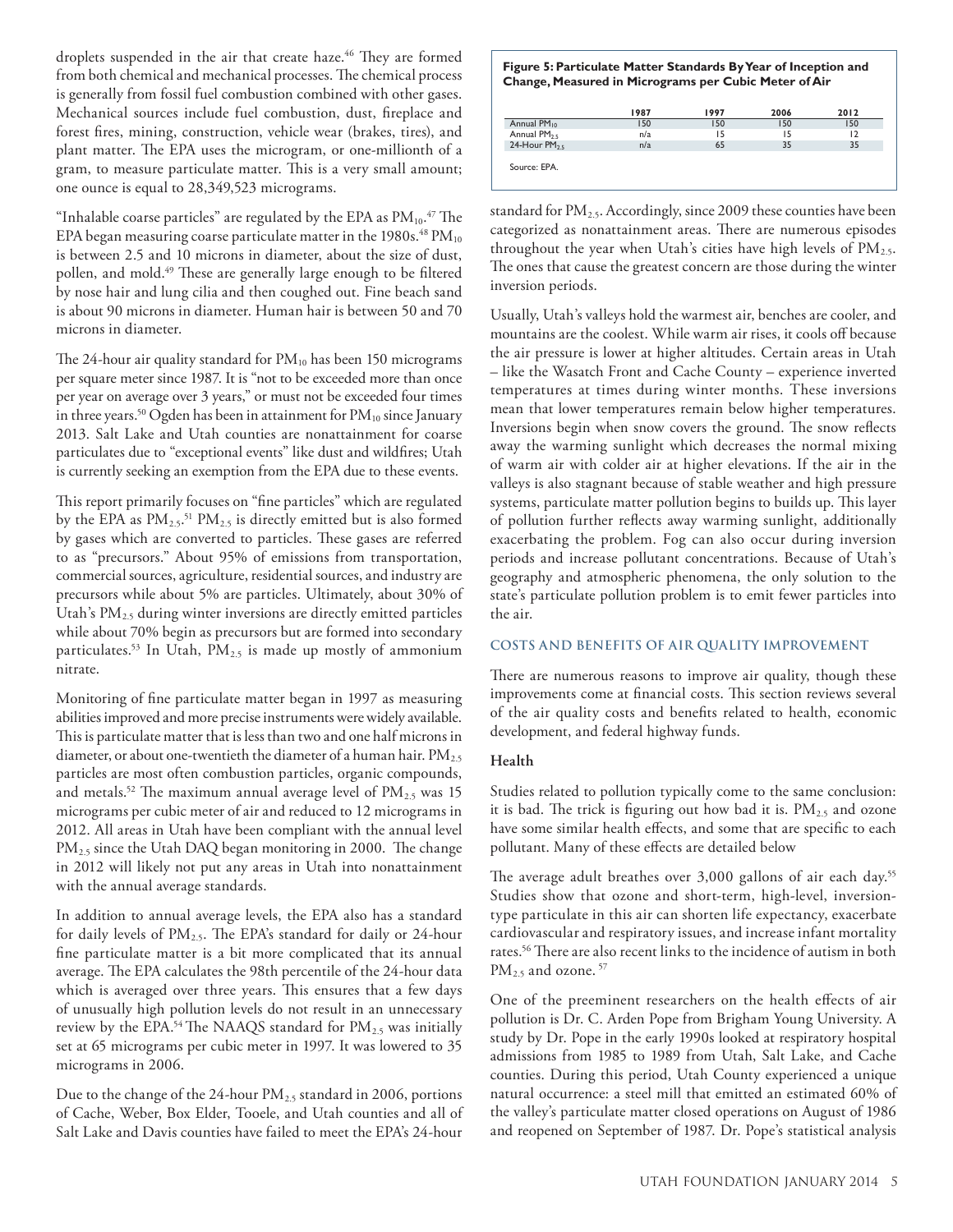of the valley demonstrated that "average hospital admissions in Utah Valley for bronchitis and asthma were substantially higher when the steel mill was open than when it was closed," particularly among preschool-aged children, where admissions were twice as high during the mill's operations.<sup>58</sup>

Since this publication, there have been hundreds of reports demonstrating the correlation between health impacts and changes in levels of particulate matter and ozone. While both pollutants can have an effect on everyone, certain groups are more sensitive. Children, the elderly, and people with existing cardiovascular or respiratory diseases are more likely to be affected by increases in particulate matter and ozone, making them more susceptible to pneumonia, bronchitis, and asthma.59 Increases in ozone levels can also impact otherwise healthy adults who are active outside and others with ozone sensitivity.

In addition to respiratory diseases, studies show that  $PM_{2.5}$  going deep into the lungs increases the risk of heart attacks, arrhythmias and strokes, or may cause chest pain, palpitations, shortness of breath, and fatigue. <sup>60</sup> Individuals with preexisting or undiagnosed heart or lung disease can see their symptoms exacerbated by particulate matter. Similarly, ozone is "associated with adverse health effects, including decreased pulmonary function, asthma exacerbations, increased hospital and emergency department visits, and increased mortality.<sup>61</sup> Many of these deaths come from the increased risk of heart attack.<sup>62</sup>

On a broader scale, particulate matter and ozone can impact overall life expectancy and infant health and mortality. Recently, Dr. Pope's evaluation of 545 U.S. counties showed that each decrease of 10 micrograms of  $PM_{2.5}$  increased average life expectancy by 0.35 years.<sup>63</sup> Reductions in  $PM_{2.5}$  were shown to be associated with greater gains in life expectancy with women than men.<sup>64</sup> "New studies suggest that exposure to high particle levels may also be associated with low birth weight in infants, pre-term deliveries, and possibly fetal and infant deaths." 65

A 2012 fine particulate matter study analyzing 2005-2007 data determined that reaching the EPA's 15 microgram annual standard and 35 microgram 24-hour standard would prevent 5,000 to 15,000 mortalities per year in the U.S.<sup>66</sup> The same study determined that if the EPA implemented and all communities reached 11 microgram annual standards and 25 microgram daily standards, between 22,000 and 83,000 mortalities would be prevented per year. Most of these decreases would be from heart disease and lung cancer. Meeting the current stands would also decrease five million respiratory symptoms and one million lost days of work. A similarly constructed ozone study showed that reaching the current standard of average annual 75 ppb standard would decrease premature deaths by 1,410 to 2,480 nationwide. Implementing and reaching the standard recommended by the EPA Clean Air Scientific Advisory Committee of between 60 and 70 ppb would reduce premature deaths by between 2,450 and 7,990. Acute (sudden or new) respiratory symptoms would be reduced by three million cases and there would be a decrease of one million lost school days if 75 ppb were achieved, and up to over 10 million fewer acute respiratory symptoms and over three and one half million fewer lost school days if 60 ppb were implemented and achieved. <sup>67</sup>

While some pollution reduction measures are costly to both individuals and local economies, the EPA predicts that the reduction in health care costs and pollution-related premature deaths outweigh such costs by a wide margin.<sup>68</sup> An analysis of the 1990 amendments

#### **Figure 6: Health Cost Reduction between 1990 and 2010 from the 1990 Clean Air Act Amendments, United States.**

| <b>Health Cost</b>                             | <b>Reduction</b> |
|------------------------------------------------|------------------|
| Premature deaths – adults (PM <sub>25</sub> )  | 160,000          |
| Premature deaths – infants (PM <sub>25</sub> ) | 230              |
| Premature deaths (ozone)                       | 4,300            |
| Chronic bronchitis ( $PM_2$ <sub>5</sub> )     | 54.000           |
| Acute myocardial infarction ( $PM_2$ ,)        | 130,000          |
| Asthma exacerbation ( $PM_2$ <sub>5</sub> )    | 1.700.000        |
| Hospital Admissions (PM and ozone)             | 86,000           |
| Emergency room visits (PM and ozone)           | 86.000           |
| Restricted activity days (PM and ozone)        | 84.000.000       |
| Lost school days (ozone)                       | 3.200.000        |
| Lost work days $(PM_2, )$                      | 13.000.000       |
| Source: EPA.                                   |                  |

to the Clean Air Act looked at costs and benefits to 2010 and 2020. The total cost over 30 years is expected to reach \$65 billion while the benefits are expected to reach nearly \$2 trillion. Nearly half of the costs are from vehicle improvements and about one-third is from electricity generation improvements. These costs result in a more than 50% decrease in VOCs, a nearly 70% decrease in  $NO<sub>X</sub>$  and  $SO<sub>2</sub>$ , and a nearly 20% decrease in direct particulate matter. Reductions translate mostly into benefits from a decrease in mortality, though the improvement in health and visibility alone are more than twice the total cost.

#### **Economic Development**

As noted above, there are various costs that come with higher air quality. Point source improvements can cost well over \$20,000 per ton of pollution reduction, which costs are then typically passed on to consumers. Further, automobile manufacturers incur costs to produce more efficient cars, which result in higher sticker prices (though relatively lower costs at the fuel pump). However, there are also economic costs that come with not improving the air.

The director of the Utah Governor's Office of Economic Development has stated that – whether or not Utahns believe that the health effects of pollution are real or imagined – "from an economic development standpoint air quality is an important issue."69 This issue is acknowledged by the Utah Legislature's 2013 Economic Development Task Force which, under its formation legislation, was directed to look at the link between economic development and air quality. The task force found that "poor air quality is a threat to the state's economic development and continued growth… accordingly, improving air quality should be a priority for state and local government, Utah's businesses, and Utah's citizens." The Task Force suggested eight recommendations for legislative action to help improve air quality.70 Utah's Governor Herbert, too, has stated that air quality "has a lot of ramifications to our economy," when on May 2, 2013, he proclaimed May as Clean Air Month.

Utah state government is certainly concerned about air quality, but so is the business community. The Salt Lake Chamber of Commerce hosts an annual Business Case for Clean Air event that brings together nearly "100 business leaders" to discuss the issue. The Chamber also hosts a monthly Clean Air Task Force and runs a Clean Air Champions group of over 50 organizations "engaging the business community in an innovative program to save fuel, reduce vehicle emissions, and improve business attraction and retention in Salt Lake City." The Utah Valley Chamber of Commerce and the Davis County Chamber also have such discussions.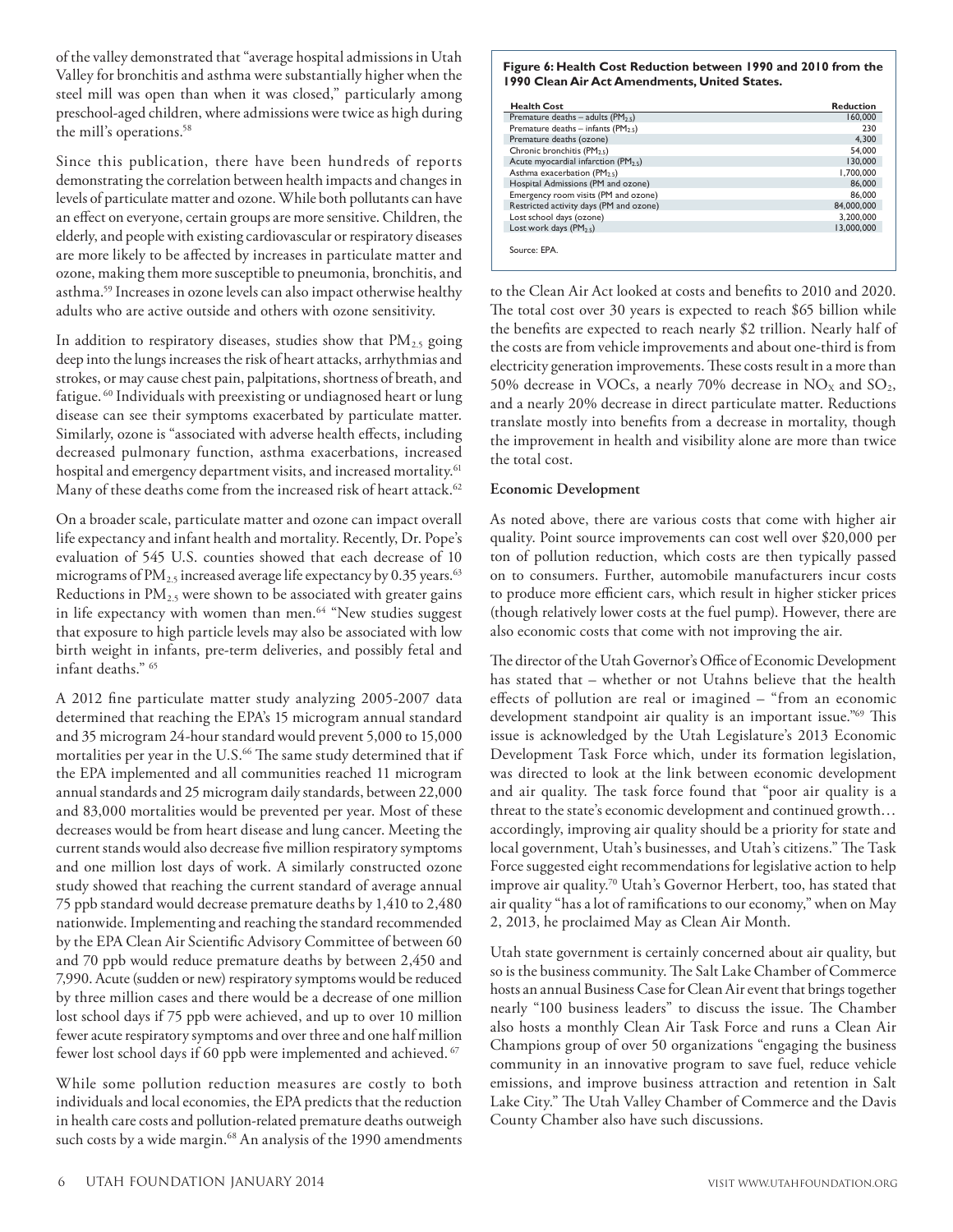

#### **Highway Funds**

In addition to the economic development concerns, air quality could have a direct financial cost on Utah's coffers. The state's failure to meet the standards could result in sanctions under the Clean Air Act that impact federal highway funding.71 Funding would continue for activities such on-going transit operations, planning, intersection work, interchange upgrades, and safety, including resurfacing, shoulders, and guardrails. The sanction would end expansion funding for freeways, major arterials, light rail, and commuter rail.72

#### **AIR QUALITY EFFORTS**

There are two questions to consider when analyzing Utah's air quality efforts: 1) What are we doing now? and 2) What can we do? This report answers each of these questions, first by analyzing air quality efforts in general, and then by categorizing pollution reduction efforts by their source. Air pollution is typically divided into three source categories: mobile (transportation related, both on and non-road), point (large industrial sources), and area (smaller, localized sources like small businesses, homes, and consumer goods). Utah's DAQ creates an inventory of pollutants from each of these sources. For instance, it estimates that 57% of the fine particulate matter in the air comes from mobile sources, 11% from point sources, and 32% from area sources. A recent poll shows that Utahns underestimate the pollution caused by mobile and area sources while overestimating point sources (see Figure 7).<sup>73</sup>

| <b>Health Legend</b>                     | <b>Health Forecast</b>                                                                                                                                                                      | $PM_2$ , in<br>micrograms | Ozone in parts<br>per million |
|------------------------------------------|---------------------------------------------------------------------------------------------------------------------------------------------------------------------------------------------|---------------------------|-------------------------------|
| Good                                     | Air quality is considered satisfactory, and air pollution poses<br>little or no risk.                                                                                                       | $0 - 12.0$                | $0 - 0.059$                   |
| Moderate                                 | Highly-sensitive people should consider reducing prolonged or<br>heavy outdoor exertion.                                                                                                    | $12.1 - 35.4$             | $0.06 - 0.075$                |
| Unhealthy for<br><b>Sensitive Groups</b> | The following groups should reduce prolonged or heavy<br>outdoor exertion:<br>• People with lung disease, such as asthma<br>• Children and older adults<br>• People who are active outdoors | $35.5 - 55.4$             | $0.076 - 0.095$               |
| Unhealthy                                | Same as "Unhealthy for Sensitive Groups"<br>Everyone else should limit prolonged outdoor exertion.                                                                                          | 55 5 - 150 4              | $0.096 - 0.115$               |
| <b>Very Unhealthy</b>                    | Same as "Unhealthy for Sensitive Groups"<br>Everyone else should limit outdoor exertion.                                                                                                    | $150.5 - 210.4$           | $0.116 - 0.374$               |
| Hazardous                                | This would trigger health warnings of emergency conditions.<br>The entire population will most likely be affected.                                                                          | Above 210.5               | Above 0.375                   |

#### **Figure 9: Utah Division of Air Quality Air Action System**

| <b>Action Legend</b> | <b>Action Forecast</b>                                                                                                                                                                                | $PM_2$ , in<br>micrograms                |
|----------------------|-------------------------------------------------------------------------------------------------------------------------------------------------------------------------------------------------------|------------------------------------------|
| Unrestricted         | Can burn but visible emissions must meet air quality<br>regulations                                                                                                                                   | Below 15                                 |
| Voluntary            | Utahns are asked to voluntarily not use solid fuel<br>devices, like wood and coal burning stoves and<br>fireplaces. Also, people should consolidate trips.<br>Industry should minimize air pollution. | Between 15 and 25                        |
| Mandatory            | Solid fuel devices must not be used, and open<br>burning in fire pits, etc. is prohibited. Again, people<br>should consolidate trips. Industry should minimize<br>air pollution.                      | At or forecasted to<br>be at or above 25 |
| Source: Utah DAO.    |                                                                                                                                                                                                       |                                          |

#### **Utah DAQ**

The Utah DAQ plays an integral role in air pollution mitigation, from planning and permitting to compliance. While the federal government mainly affects mobile source pollution, the Utah DAQ has been primarily focused on point source pollutants, though it has also taken measures toward mobile and area source reductions.

One important role the Utah DAQ plays is that it is the main source of health and action information when pollution readings are high. Its Health Index – as detailed in Figure 8 – is based upon the EPA's Air Quality Index. It indicates when pollution is a threat to certain groups. The Utah DAQ's Air Action system – as detailed in Figure 9 – indicates when Utahns are expected to react to high pollution levels. The "Mandatory Action" bans wood, pellet, coal burning stoves or fireplaces, but simply advises industry to reduce emissions and vehicle drivers to reduce trips. The action targets Box Elder, Cache, Davis, Salt Lake, Tooele, Utah and Weber counties based upon Utah Administrative Code for solid fuel burning devices, as well as Washington, Duchesne, and Uintah counties.<sup>74</sup> The "Choose-Clean-Air" program is Utah DAQ's summer control program which recommends action for ozone levels.

In its planning role, the Utah DAQ is required to complete a State Implementation Plan (SIP), which is a narrative that describes how the state will attain and maintain the NAAQS. The document – which is based upon an inventory of mobile, point, and area sources – is updated as needed to comply with federal standards in areas of nonattainment.

The EPA tightened the NAAQS PM<sub>2.5</sub> standard in December of 2009. This led to the Wasatch Front and Cache County falling into a level of nonattainment as the result of three years of pollution at levels above

> the NAAQS. The DAQ had one year to submit new additions to the SIP that outline how the state intends to reduce fine particulate pollution. The SIP describes measures to decrease emissions from higher-polluting products and businesses in order to reach attainment by December 14, 2019.

> The SIP details very specific reductions in each of the nonattainment counties. Salt Lake County is expected to reduce its daily tonnage of pollution in the winter from 366 in 2008 to 243 by 2019. Utah County is expected to decrease from approximately 83 tons to 54 tons, and Cache County would decrease from 27 to 21 tons. The new SIP requirements focus on area sources and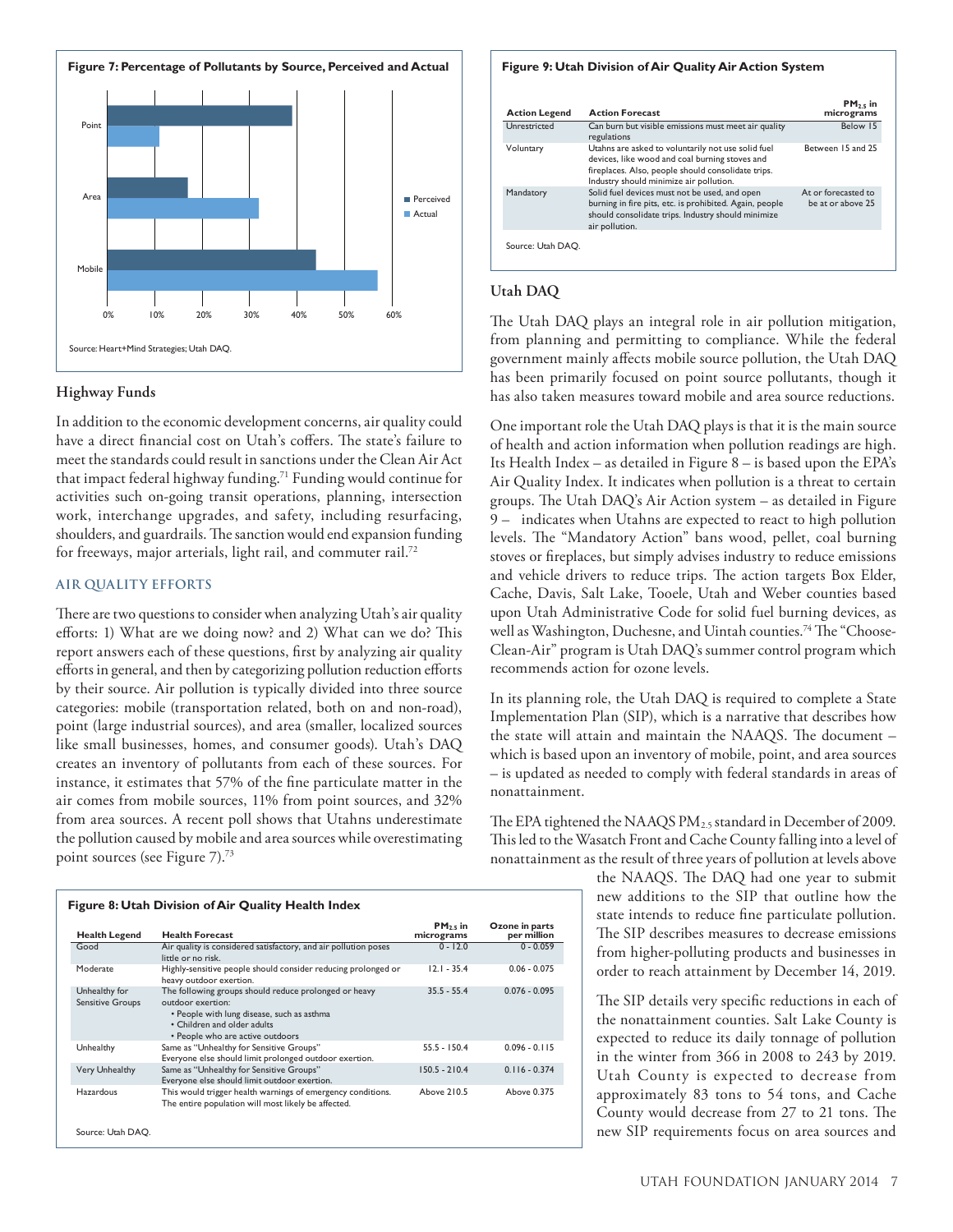

some specific point source requirements. The mobile reductions under the SIP are related to federal automobile standards which are currently in effect. Mobile emissions take up the lion's share of the decrease, reducing emissions by approximately 50%. Area sources are expected to decrease by approximately 20% while point sources (mostly industrial facilities) will increase by about 12% due to economic expansion. Utah's recent SIP will need to be amended following comments from the EPA.

The Utah DAQ is constrained from enacting regulations which are stricter than current federal standards without proceeding through a lengthy review process. During the 2013 General Session, Representative Rebecca Chavez-Houck sponsored House Bill 346 – Air Quality Amendments – that would have allowed the Utah DAQ to bypass a portion of this process. When the bill was heard in committee, a legislator asked the Utah DAQ whether this legislation was needed. The director responded that developing air quality regulations and ensuring compliance with such regulations requires funding, and the Utah DAQ does not "have the personnel or the budget to do this."75

#### **Other Reduction Efforts**

Removing this air pollution at the source begins with research. The federal government has been funding research since the 1930s, which culminated in the Air Pollution Control Act of 1955 "to provide research and technical assistance relating to air pollution control."76 Much of the State of Utah's directly funded research has come out of the Utah DAQ. Most recently Utah Governor Gary Herbert recommended an additional amount for the fiscal year 2015 state budget of \$1.8 million for air quality research.<sup>77</sup> A portion of this new funding would likely go toward the University of Utah's recently developed Program for Air Quality, Health and Society which aims to be a multi-disciplinary, credible source of all facets of air pollution information.

The Utah Legislature also delved into the issue during the 2013 General Session when it passed House Bill 168 – Air Quality Mitigation by Government Entities. This bill provides a framework for the state government as a whole and for school districts in nine northern-Utah counties to produce reports detailing which methods they are currently using and which they will implement to reduce the emission of air pollutants, both on a "regular basis" and particularly on days the Utah DAQ issues air quality action alerts. Most of the reported items were related to mobile source pollutants and include flexible work hours, anti-idling programs, telecommuting, and transit. However, they also included several area source reduction ideas like energy efficiency programs and "turn-it-off" campaigns.

Research and action do not only originate from Utah's universities and from state government. There are numerous non-profit organizations which focus on clean air. Utah Moms for Clean Air is an advocacy organization focusing on all facets of air pollution with chapters along the Wasatch Front and Cache County. HEAL Utah is an advocacy organization that works on numerous environmental issues, including air quality. Breathe Utah focuses on educational outreach, multi-stakeholder collaboration, and policy change for solutions to air quality problems. UCAIR is a non-profit that was launched by Governor Herbert to develop a statewide public awareness campaign. It received a \$50,000 allocation from the Utah Legislature in the 2013 General Session. Further, the Governor's 2015 budget recommends that UCAIR receive a \$1.3 million grant to help small businesses upgrade their emissions reduction equipment and help them comply with new air quality standards. Of that amount, \$350,000 is to be used for an "air quality campaign."78 Other non-profit organizations that focus on specific air pollutant emission sources are detailed in their respective source sections, below.

In a recent effort to combat air pollution, Envision Utah – in partnership with Governor Herbert – formed the Utah Clean Air Action Team (UCAAT) to recommend practical and effective strategies to improve Utah's air quality. As noted previously, UCAAT arrived at many of the same conclusions as this report, including the determination to focus on two of the main mobile and area source pollution solutions detailed below: 1) Tier 3 automotive and fuel standards and 2) wood smoke reduction. While Utah Foundation's research was performed independently of UCAAT, several of UCAAT's members directly and indirectly informed this report.

#### **MOBILE SOURCE POLLUTION**

The largest portion of air pollution in the state originates from mobile source pollution. This pollution comes from both road and non-road sources. Road sources include:

- Cars and light duty trucks
- Heavy duty trucks
- **Buses**
- • Motorcycles

The non-road source category is more varied, emitting on land, in the air, on water, and in the garden. These sources include:

- **Aircraft**
- **Motorboats**
- **Trains**
- Heavy equipment that can be moved from place to place
- Lawn mowers and other gardening equipment

Utahns – like all Americans – own and drive a lot of automobiles. There are fewer licensed drivers than the 2,140,968 registered vehicles in the state.79 A vast majority are passenger cars and "light trucks"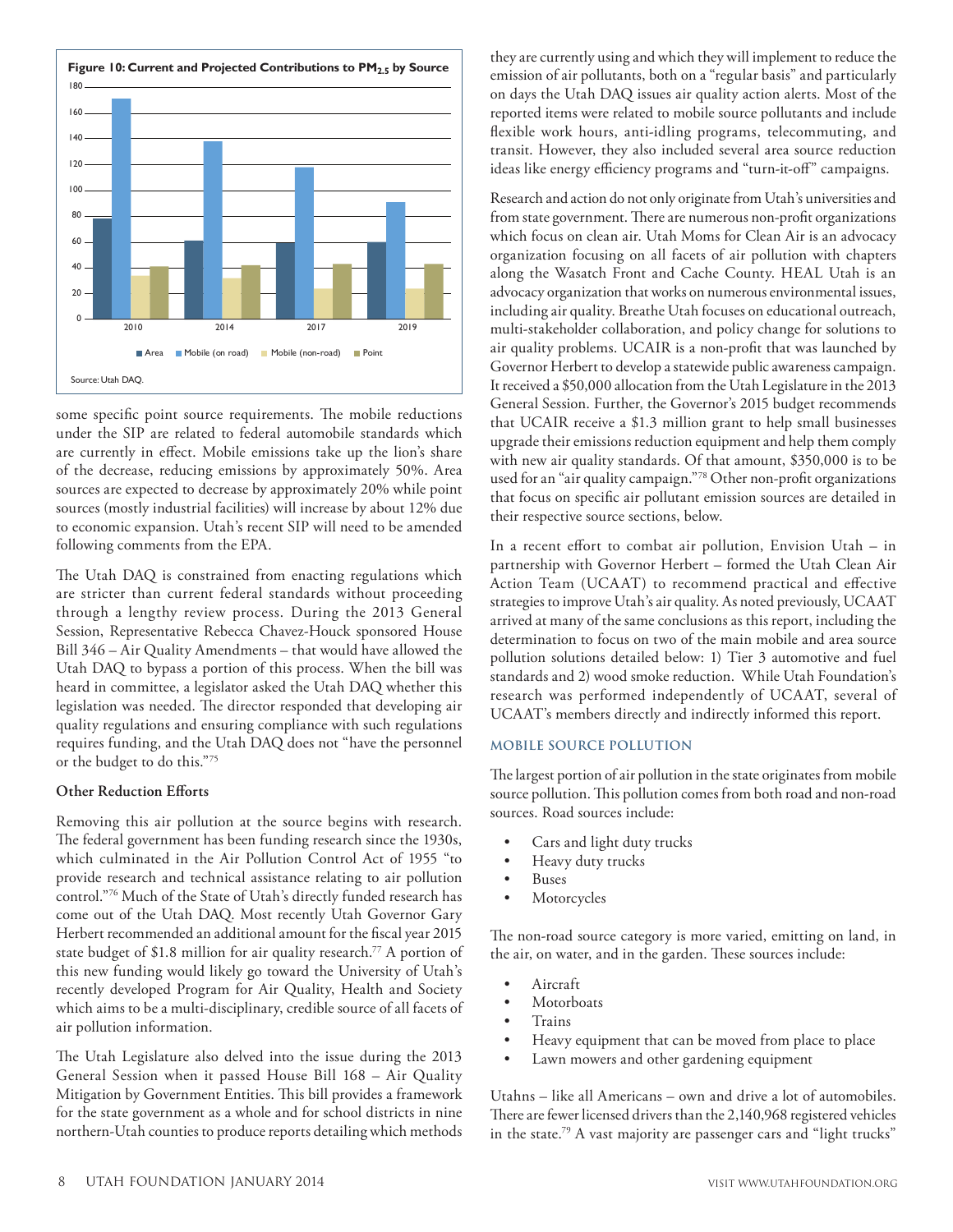(which are vehicles under 8,500 pounds including payload, which includes most pickup trucks and sport utility vehicles). The remainder is 68,188 heavy trucks and 74,324 motorcycles.<sup>80</sup> There are also 5,414 buses in operation in Utah.<sup>81</sup>

Mobile sources are the highest contributor of  $NO<sub>x</sub>$ , which lead to ozone and PM2.5 formation. Mobile sources are also a high contributor of VOCs, which lead to  $PM_{2.5}$  formation.

Numerous organizations work on transportation and its resultant air quality implications in Utah. One such organization is the Wasatch Front Regional Council, which is a metropolitan planning organization (MPO) that represents local governments from Box Elder, Weber, Morgan, Davis, and Salt Lake counties. The Mountainland Association of Governments and the Cache MPO represent the remaining counties that make up the Wasatch Front and the "Wasatch Back," which are generally those counties in the state most affected by mobile source pollution. Loosely working together, the MPOs, the Utah Department of Transportation, the Utah DAQ, and several federal partners make technical and policy recommendations regarding the conformity of air quality planning and transportation planning. Highway planning and air pollution are linked because road congestion leads to higher pollution (though expansion of highway capacity could also encourage more driving). These groups also help ensure that the transportation inventory complies with what is allowable under the NAAQS. Separately, Travelwise is an organization developed by the Department of Transportation to encourage Utahns to use transportation methods other than traveling alone, like carpooling, transit, and other sources. Travelwise seeks to improve air quality as well as reduce fuel consumption and the number of vehicles on the road for congestion purposes.

Business has also been playing its part. The Salt Lake Chamber of Commerce's Clean Air Champions program boasts numerous mobile source emission reduction successes.<sup>82</sup> As part of the group, Rio Tinto saves \$1.65 million annually with a no-idling policy for trucks (which installed idle monitors on over 430 vehicles), Architectural Nexus saves \$72,000 annually by replacing meetings that required travel with video conferencing system, Hale Center Theatre saves \$5,000 per vehicle since converting its fleet to compressed natural gas, UPS has saved 10 million gallons of fuel since 2004 with smarter vehicle-route planning, and ADP has reduced commuting as well as decreased office space by 40,000 square feet since implementing a teleworking policy for 250 employees. Additionally, Overstock.com subsidizes carpooling and transit, and L-3 Communications funds campus transport buses, bike share, and electric vehicle incentives. The Chamber has also recently launched "An Emergency, Business, Air Quality Initiative" regarding inversion mitigation. This initiative focuses primarily on mobile source pollution with trip reduction plans, incentivizing alternative transportation, carpooling assistance, flextime travel, and more.

#### **Transit**

Transit has long been seen as an important player in the quest for higher air quality. The Utah Transit Authority (UTA) is the largest transit organization in Utah, with a commuter train, light rail, bus service, a trolley line, paratransit, and/or vanpools operating in Box Elder, Weber, Davis, Tooele, Salt Lake and Utah counties. System-wide ridership was over 42 million in 2012.<sup>83</sup> UTA takes

#### **Figure 11: Transportation to Work in Utah**

| <b>Method of Transportation</b>           | 2006  | 2007  | 2008  | 2009  | 2010  | 20 I I | 2012  |
|-------------------------------------------|-------|-------|-------|-------|-------|--------|-------|
| Drove alone                               | 75.2% | 74.9% | 75.0% | 76.1% | 77.6% | 76.5%  | 75.7% |
| Carpooled                                 | 13.1% | 13.0% | 13.1% | 11.7% | 11.2% | 12.0%  | 12.2% |
| Public transportation (excluding taxicab) | 2.6%  | 2.4%  | 2.4%  | 2.4%  | 2.1%  | 2.4%   | 2.5%  |
| Walked                                    | 2.8%  | 2.6%  | 3.0%  | 2.9%  | 2.9%  | 2.4%   | 2.6%  |
| <b>Bicycle</b>                            | 0.6%  | 0.8%  | 0.7%  | 0.8%  | 0.7%  | 0.8%   | 1.0%  |
| Taxicab, motorcycle, or other means       | 1.1%  | 1.0%  | 1.2%  | 1.2%  | 1.1%  | 1.1%   | 1.3%  |
| Worked at home                            | 4.6%  | 5.3%  | 4.6%  | 4.8%  | 4.4%  | 4.6%   | 4.8%  |
| Source: American Community Survey.        |       |       |       |       |       |        |       |

nearly 120,000 cars off the road daily, saving a UTA-estimated 750,000 vehicle miles per day. UTA's passenger miles topped 300 million.

Now that UTA has completed its "Frontline 2015" expansion, it is seeking increased ridership through expansion of regular bus service and Bus Rapid Transit. UTA's plan is to double ridership by 2040 through the full funding of the Unified Transportation Plan. 84 Currently, approximately 2.5% of Utahns use public transportation to work (see Figure 11). The highest transit usage in the state is in Salt Lake County which is at 4%.<sup>85</sup>

In 2013, two transit-related bills failed to pass the Utah Legislature. One was HB405 – Clean Air Public Transit Pilot Program – which would have created free monthly passes for the months of January and July in UTA service areas. The hope was that a free pass program would increase ridership, thereby decreasing mobile source pollution during the top inversion and ozone months. The other failed bill was HB411 – Public Transit Funding Amendments – which aimed to allow for local sales tax increases and Utah Transportation Investment Fund dollars to be directed to a public transportation with oversight by a newly created board.

UTA is often trying new programs on its own to increase ridership. For example, it is currently in partnership with Salt Lake City to offer discount passes to city residents. Further, in an effort to combat ozone pollution in July 2013, UTA offered a Ride Clean transit pass, which was a free week of transit with a \$75,000 Zion's Bank sponsorship for four thousand riders. The program resulted in over 20,000 boardings using the passes.<sup>86</sup> UTA is planning a similar program for February 2014. A recent survey showed that 60% of Utahns would be more likely to use public transportation if it was free during poor air quality weeks.<sup>87</sup>

Increasing ridership does get cars off the road, though the replacement is not one-to-one. The American Public Transportation Association shows that without access to rail, 61% of riders would use automobiles – 40% would drive, 14% would ride with someone, and 7% would use a taxi. The number of bus riders that would use automobiles is somewhat lower (53%).<sup>88</sup> Another way of decreasing mobile source air pollution is through driving cleaner vehicles.

#### **Zero-Emission Vehicles**

Electric automobiles – and even electric/gasoline hybrids – have been in operation for over 100 years. Today there are many options for consumers. Some are fully electric, like the Nissan Leaf. Others are "partially electric vehicles," like the Chevrolet Volt. These two cars lead the way in sales of the 16 available zero-emissions vehicles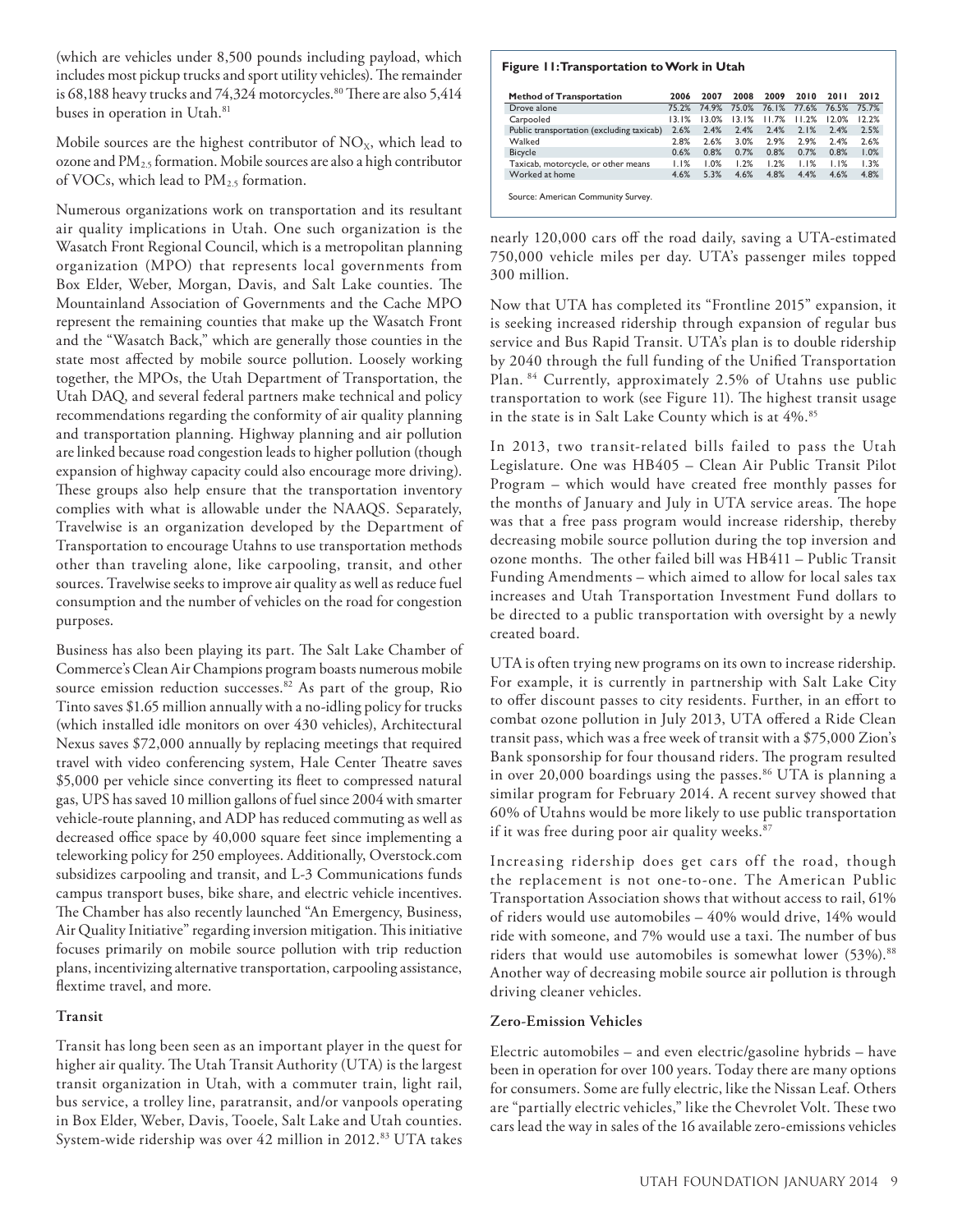from eight manufacturers, though their sales have been about half of what was estimated by the manufacturers.<sup>89</sup>

Zero-emissions vehicles are vehicles that can operate with no tailpipe pollutants. They include electric, hydrogen fuel cell (including the Honda FCX Clarity available for lease in Southern California), and plug-in hybrid electric vehicles. Nationwide there are expected to be 200,000 zero-emissions vehicles on the road by 2015, and governors from eight states (not including Utah) signed a cooperative agreement to utilize state incentives and combined efforts to put a total of 3.3 million zero-emissions cars on the road by 2025.<sup>90</sup>

There are currently two hindrances to the proliferation of zeroemission vehicles. One is cost. Another is that they do not have the range or refueling infrastructure that gasoline and diesel vehicles enjoy. Mass expansion of electric vehicles will require a "charging" infrastructure. A new Utah rule should encourage more charging availability; on June 20, 2013, the Utah Public Service Commission adopted a rule that allows for the "re-sale" of electricity to electric vehicles.<sup>91</sup> This means that non-utilities, like gas stations and other businesses, will be able to install charging stations and sell the electricity to users.

Electric vehicles are clean, but they still get their fuel from somewhere. Instead of emissions out of the tailpipe, their emissions are at power plants, which in Utah are mostly coal-fired. However, these plants do have certain efficiencies that most vehicles do not, and the plant locations – which while they may lead to increased rural ozone levels – certainly do not have as great an effect on winter inversion  $PM_{2.5}$ levels as do gasoline vehicles.

Like transit, alternative fuel vehicles are not a silver bullet to cleaner air, at least in the short term. While there may not be a silver bullet available, mandating cleaner gasoline vehicles has had and will continue to have a large effect on air pollution mitigation.

#### **Fuel Economy Standards**

The biggest reductions to mobile source pollution have come from federal automobile standards. A portion of this improvement is simply due to increased fuel economy. The first fuel economy standard of 18 miles per gallon (mpg) was introduced in 1978 for passenger cars. Requirements were incorporated for light trucks the following year. The Corporate Average Fuel Economy (CAFE) standard is the required average fuel economy for vehicle manufacturers.<sup>92</sup> It remained steady for passenger cars at 27.5 mpg between 1990 and 2010. During this time, the CAFE standard for light trucks increased from 20.0 mpg to 23.5 mpg.

In 2011, President Obama reached an agreement with 13 automakers to increase the CAFE standards by 2025 to 54.5 miles per gallon.<sup>93</sup> The standard is divided into the specific size of passenger car and light truck. Manufacturers that do not meet the standard must pay \$5.50 per 0.1 mile per gallon below the standard per vehicle sold in the U.S. market.

Additionally, manufactures of new passenger cars that have a fuel economy of less than 22.5 miles per gallon must pay a Gas Guzzler Tax to the Internal Revenue Agency of between \$1,000 and \$7,700 for each vehicle sold in the U.S.<sup>94</sup> The 81 model-year 2013 vehicles subject to this tax are sports cars like Chevrolet Camaros and Dodge Vipers, as well as high-end vehicles like numerous models of Cadillac, BMW, Mercedes, and Ferrari.

#### **Vehicle Emissions Standards and Tier 3**

Some emissions controls have been on vehicles since 1968. In 1991 the EPA passed a regulation to clean up mobile source pollution apart from fuel economy improvements. The Tier 1 standards were phased in from 1994 to 1997 to require that new vehicles emit less than 910 milligrams of VOC and  $NO<sub>X</sub>$  per mile. It also required that diesel vehicles emit less than 100 milligrams of direct particulate matter per mile.

Tier 2 standards were adopted in 1999 and phased in from 2004 to 2009. This second step treated vehicles and fuels as one system: decreasing emissions and reducing sulfur in gasoline. It required that the combined VOC and  $NO<sub>X</sub>$  emissions be reduced to 160 milligrams per mile, an 82% decrease from Tier 1. Further, direct particulate matter requirements were set at 10 milligrams per mile for gasoline and diesel vehicles. These improvements are responsible for large decreases in emissions of VOC and  $NO<sub>X</sub>$  between 2010 and 2019 that are included in Utah's SIP, even when accounting for the increase in vehicle miles traveled over that time period.

Tier 2 also required that fuel contain lower sulfur levels. The reduction of sulfur is important for two reasons. First, it instantly decreases the emission of  $SO_2$  and the resultant ozone and  $PM_{2.5}$ formulation. Second, sulfur dirties the vehicle emissions system, which decreases the ability of the catalytic converter to remove other pollutants before combustion exhaust exits the tailpipe. According to the EPA, "the Tier 2 program was a success and resulted in gasoline sulfur reductions of up to 90 percent and enabled the use of new emission control technologies in cars and trucks with no serious negative impacts on the refining industry."95

About 85% of Utah's registered vehicles comport with the Tier 1 standards, meaning that they are model year 1997 or newer. Currently only about 20% of the vehicles on the road meet the final Tier 2 standards, meaning that they are model year 2009 and newer (see Figure 12).

The proposed Tier 3 standards also treat the "vehicle and its fuel as an integrated system."96 This would require vehicles to emit

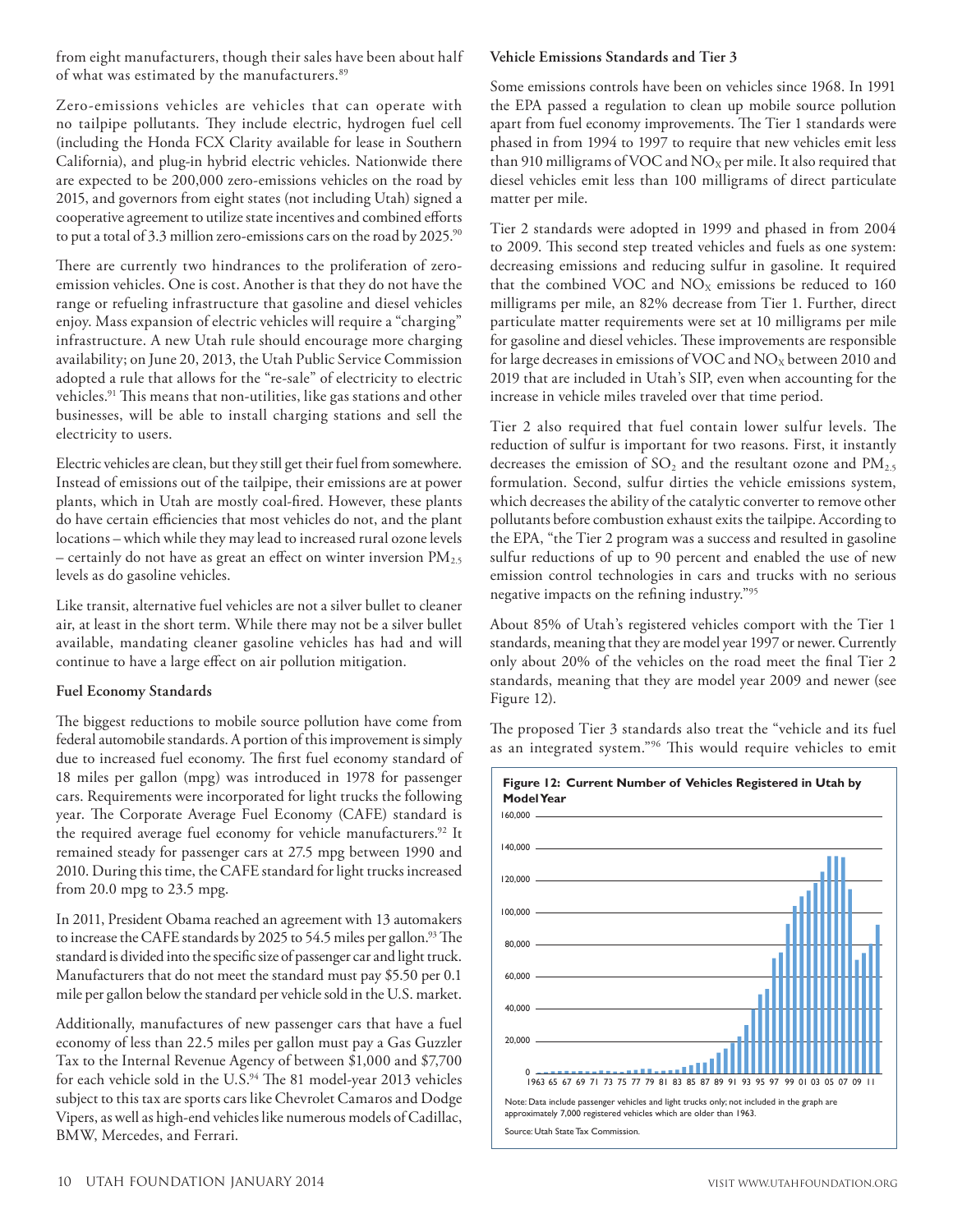less pollution using a variety of technologies that are very similar to the currently available partial zero-emission vehicles (PZEV), including better catalytic converters and measures which reduce the evaporation of gasoline from the fuel systems. Numerous PZEV vehicles are being manufactured as a result of the Low-Emission Vehicle III (LEV III) requirements adopted by the California Air Resources Board and slated to begin in 2015. In addition, Connecticut, Maine, Maryland, Massachusetts, New Jersey, New York, Oregon, Pennsylvania, Rhode Island, Vermont and Washington will follow this standard.<sup>97</sup> The goal of Tier 3 "is to create a coordinated ''national program'' in which California would accept compliance with Tier 3 standards as sufficient to also satisfy LEV III requirements, thus allowing manufacturers to comply nationwide by marketing a single vehicle fleet."98

The Tier 3 program, if approved, would be phased in between 2017 and 2025. At 2025, all vehicle improvements would need to have been implemented. The benefits would continue long past 2025 as the new Tier 3 vehicles replace older vehicles. The Tier 3 standard vehicles will show a 70% reduction on the primary particulate emissions along with an 80% reduction in emissions of VOCs and  $NO<sub>X</sub>$  over Tier 2 standard vehicles. In addition, Tier 3 aims to improve emissions from medium-duty passenger vehicles (which are between 8,500 and 10,000 lbs) and other heavy-duty vehicles (over 8,500 lbs) which were not included in Tier 2 emission reductions.

In 2017, approximately 90% of emissions reductions would be due to Tier 3 fuel. 99 The fuel requirement would lower the acceptable level of sulfur in gasoline from 30 ppm to 10 ppm. The sulfur-reduced fuel would have an immediate effect of reducing emissions of all vehicles on the road.

Cost estimates of implementing Tier 3 vary. The Utah DAQ contends that the refining cost to reduce sulfur to 10ppm is less than one cent per gallon of gasoline at the pump; additional manufacturing costs are estimated to add about \$134 to the cost of each new vehicle, or less than one-half percent of the cost of a new car.100 However, a report prepared for the American Petroleum Institute indicated that in the U.S. "four to seven refiners could shut down rather than make the investments required to meet the standards" of decreasing sulfur content in fuel.<sup>101</sup> Additionally, the report indicates the cost to comply with the sulfur reduction is estimated at "\$0.12 to \$0.25 per gallon on an annualized basis." 102

The Tier 3 proposal includes measures to mitigate the costs to refineries, including a three-year delay for small refiners and small volume refineries processing 75,000 barrels of crude oil per day or less (including Utah's five refineries), and allows for hardship provisions and a company-wide averaging of sulfur content.<sup>103</sup> These measures could negate some or all of Utah's reduced sulfur benefit from Tier 3, unless Utah regulators demand Tier 3 standard fuel.

In 2013, Utah's Air Quality Board sent a letter to the EPA supporting the implementation of Tier 3 standards, stating that the program would be a "crucial tool to assist in attaining and maintaining the [NAAQS], in order to protect public health." The board stated that "recognizing the benefits of Tier 3 Gasoline on mobile sources, we also encourage the final rule to allow minor increases of emissions from the production of Tier 3 Gasoline to be offset by the reduction from mobile source fleet-wide emissions within the nonattainment areas" 104 Governor Herbert has also extended his support of the improved standards. A bill garnering support of Utah's Legislators for Tier 3 will likely be heard during the 2014 General Session.

The EPA estimates that the seven counties in the nation that have the most to gain from Tier 3 in terms of  $PM_{2.5}$  (by 2030) are all in Utah: Box Elder, Cache, Weber, Davis, Tooele, Salt Lake and Utah counties.<sup>105</sup> The Utah DAQ was not able to include Tier 3 improvement estimates in its recent SIP adjustments since the Tier 3 rule has not been finalized. Accordingly, the passage of Tier 3 would likely help residents along the Wasatch Front realize cleaner air, but there are factors that will mitigate some of the benefits. A major, remaining mobile source issue is with older, more polluting vehicles.

#### **New Vehicles and Existing Inventory Improvements**

The replacement of older vehicles for newer ones is one avenue toward cleaner air. One step toward this goal (and toward economic stimulation) was the Consumer Assistance Recycle and Save Act of 2009, or "Cash for Clunkers."106 This program removed 5,605 lower fuel economy cars off the road in Utah by subsidizing the trade-in value toward a more fuel efficient car. Under the program, if the fuel economy difference between the old car and the new car improved by between four and nine miles per gallon, the purchaser received a \$3,500 credit towards the new vehicle. If the economy increased by ten miles per gallon, the driver received a \$4,500 credit towards the new vehicle. The program cost \$23,781,500 in Utah. Nationally, the average miles per gallon of the trade-in were 15.8 and on the new vehicles were 24.9, a 58% increase.

There are less expensive air quality related programs than simply helping pay for new vehicles. One is making sure that the existing vehicles are operating as efficiently as possible. Utah's Wasatch Front counties saw their first vehicle inspection/maintenance (IM) programs in 1980, originally just measuring ozone and carbon monoxide. The most recent addition was in 2013 with the Cache County IM program as needed for the SIP. IM programs require that vehicles pass fairly loose emissions tests. Heavy trucks do not need to pass the tests, and diesel vehicles are simply "opacity inspected," determining how much light is obscured by smoke. Older gasolinepowered vehicles made before 1967 and diesel-powered vehicles made before 1997 are exempt altogether.

Not all vehicles are created equal in terms of pollution. Older, less fuel-efficient, pre-Tier 1 automobiles are, of course, bigger polluters. As are many diesel vehicles. On the whole, about three times the amount of PM<sub>2.5</sub> is emitted from gasoline vehicles than diesel vehicles, though the latter only comprise about 5% of vehicle miles traveled. Further, about half of  $PM_{2.5}$  from gasoline is from high emitters and smoking vehicles, though these make up just a fraction of all the vehicles on the road.<sup>107</sup>

One of the biggest air quality reductions could come from keeping the worst offenders off of the road. In the future, Utah may have the technology to set up automated emissions sensors that determine tail pipe exhaust and, if emissions exceed the allowed limit, would take pictures of emitter's license plates. These emitters would be notified and required to bring their vehicles into compliance.

Another group of big emitters are school buses. Diesel school buses emit nearly 20 times more direct  $PM<sub>2.5</sub>$  on average than diesel city buses per mile, though only about 30% more when idling. School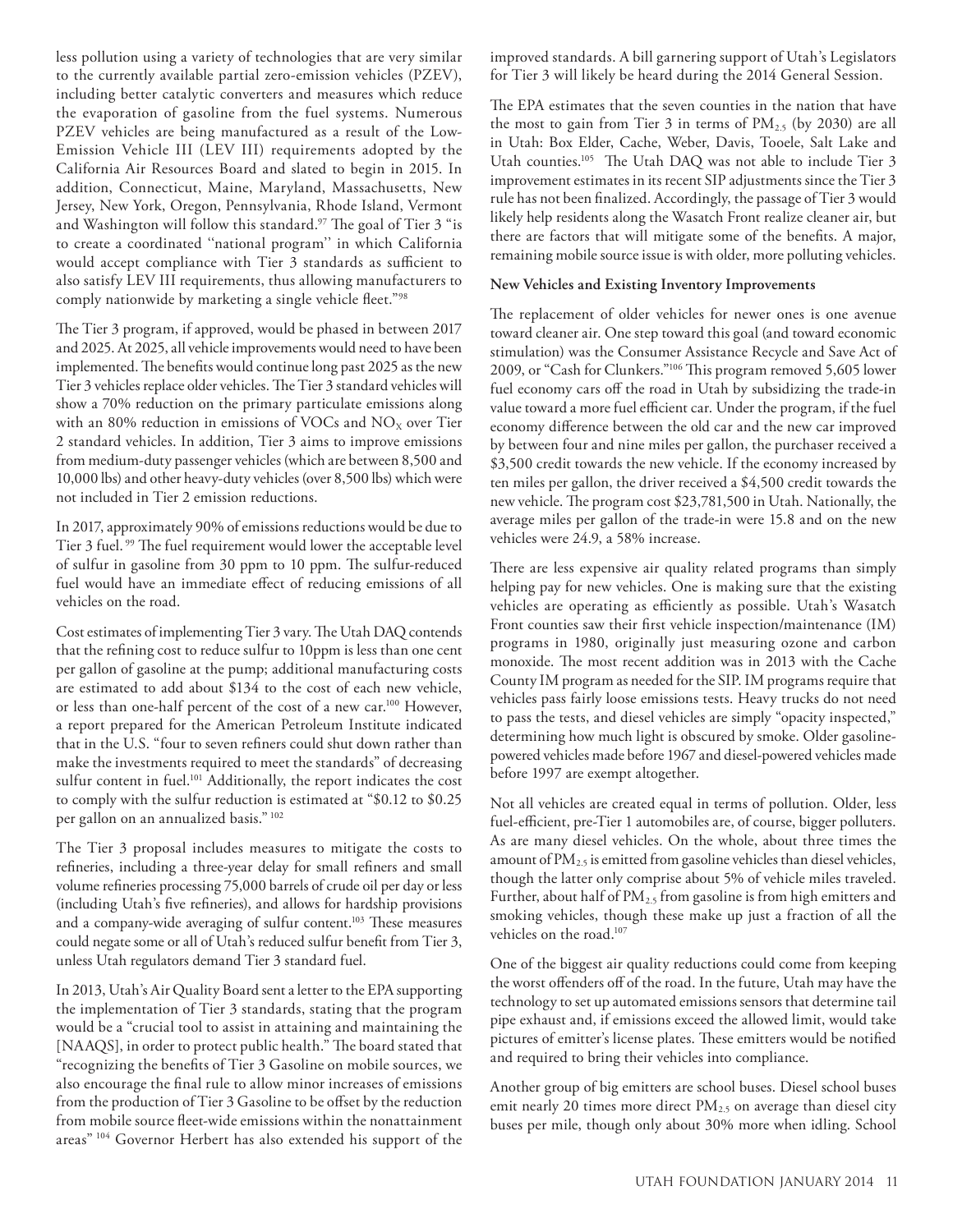buses also produce higher PM<sub>10</sub> and VOC but only about 70% of the CO and  $NO<sub>X</sub>$  as city buses.<sup>108</sup> In Utah, 2,821 school buses in the district school fleet transport approximately 175,000 students to school. Over 60% of these buses operate in districts along the Wasatch Front and Cache County. Approximately 47% of district buses are under 10 years old, 45% are 11 to 20 years, and 8% are 21 years or older.<sup>109</sup>

In order to reduce the pollution from these older vehicles, Utah received a grant from the National Clean Diesel Program. The funds were used by the Utah DAQ and the Utah State Office of Education as part of the Clean Diesel School Bus Project to retrofit 1,200 school buses and replace 27 old buses at a cost of approximately \$6 million. This program did not take care of all of the older, heavy polluters. The Governor's 2015 budget recommends a \$14.3 million allocation of funds toward additional replacements and retrofits of aging school buses, as well as for state fleet vehicle improvements.

The National Clean Diesel Program also "utilized a systems approach to reducing sulfur emissions" through the Utah DAQ to install auxiliary power units on 53 long-haul trucks (which use 80-90% less fuel than main engine), install auxiliary power units on 32 agricultural trucks, replace 31 pieces of diesel equipment, and retrofit maintenance vehicles/snow plows with diesel oxidation catalysts to reduce emissions. Utilizing this program, between 2010 and 2012 the Utah DAQ helped convert diesel engines to compressed natural gas (CNG) and replace old diesel vehicles with CNG vehicles. Since 2009 the Utah DAQ provided nearly \$1 million in grants and over \$350,000 in loans toward CNG conversion and replacement.

In 2013 the Utah Legislature passed Senate Bill 275 – Energy Amendments – which provides improvements to Utah's natural gas infrastructure and vehicle fleet, especially buses. CNG may be one step toward cleaner air. However, the mobile source section manager at the Utah DAQ has expressed that with recent diesel improvements, emissions from diesel fuel systems should compare to CNG systems in the short-term but at a lower cost.



## **Other Reduction Efforts**

Individuals can make a significant difference in decreasing mobile source emissions. There are a host of things people can do when poor air quality is on the horizon. In addition to carpooling and taking transit, there are many smaller changes people can make. They can reduce idling. They can simply reduce trips by putting off errands or working from home. Not only does this reduce the pollution of the vehicle that is left parked in the garage, it reduces congestion on the highways to further lower pollution levels. Drivers accumulate more person-miles of travel during shopping and errands than traveling to-and-from work and other work related miles (see Figure 13). People even spend more time behind the wheel for social and recreational travel than work.

Drivers can also chain trips together; instead of running one errand in the morning and one at night, drivers could run them one right after the other. Chaining trips helps with cold starts, which is one of the five key pollution issues with vehicles:

- Cold starts
- **Running**
- Evaporative (VOC exhaust from fuel seeping out of systems whether running or not)
- Refueling (VOC)
- Extended idle (overnight trucks, of which there are approximately 300-400 trucks in the Salt Lake Valley per night which contribute as much as 7% of the daily  $NO_X$ ). <sup>110</sup>

At least one quarter and possibly over one half of winter vehicle pollution results from cold starts.111 This is because catalytic converters need to reach 600 or 700 degrees before they are effective in converting NAAQS pollutants to less harmful emissions. This takes an average of two minutes, which is why reducing trips and trip chaining is important, though the EPA estimates that drivers start their vehicles about six times per day. Tier 3 includes automotive standards which decrease cold-start emissions.

People can also purchase less-polluting vehicles. In the past, buying cleaner emitting cars required research. Alternately, people could estimate emissions based upon the fuel economy stickers. The EPA has now implemented a Green Vehicle Guide program. This program requires a "Smog Rating" on the EPA/DOT Fuel Economy and Environment label that is required on the windows of all new cars. The scale is displayed using a slider bar from 1 (worst) to 10 (best). "The scale is based on the U.S. vehicle emissions standards, which incorporate specific thresholds for  $NO<sub>X</sub>$ , nonmethane organic gas, carbon monoxide, particulate matter, and formaldehyde."112 The Legislature continues to help drivers purchase these less-polluting vehicles. In 2013 the legislature passed House Bill 96 – Cleaner Burning Fuels Tax Credits Amendments and Related Funding – which extends the tax credit for vehicles with reduced emissions.<sup>113</sup>

Some research suggests that the Utah DAQ's Air Action system works. While the mandatory stipulations under "Mandatory Action" days only pertain to wood burning, there is also an advisory that people should reduce trips. Analysis of 14 automated traffic recorders between November 2012 and February 2013 shows that on "Mandatory Action" days there were 3.9% fewer vehicles on the road.114 To put that into context, this reduction of vehicles on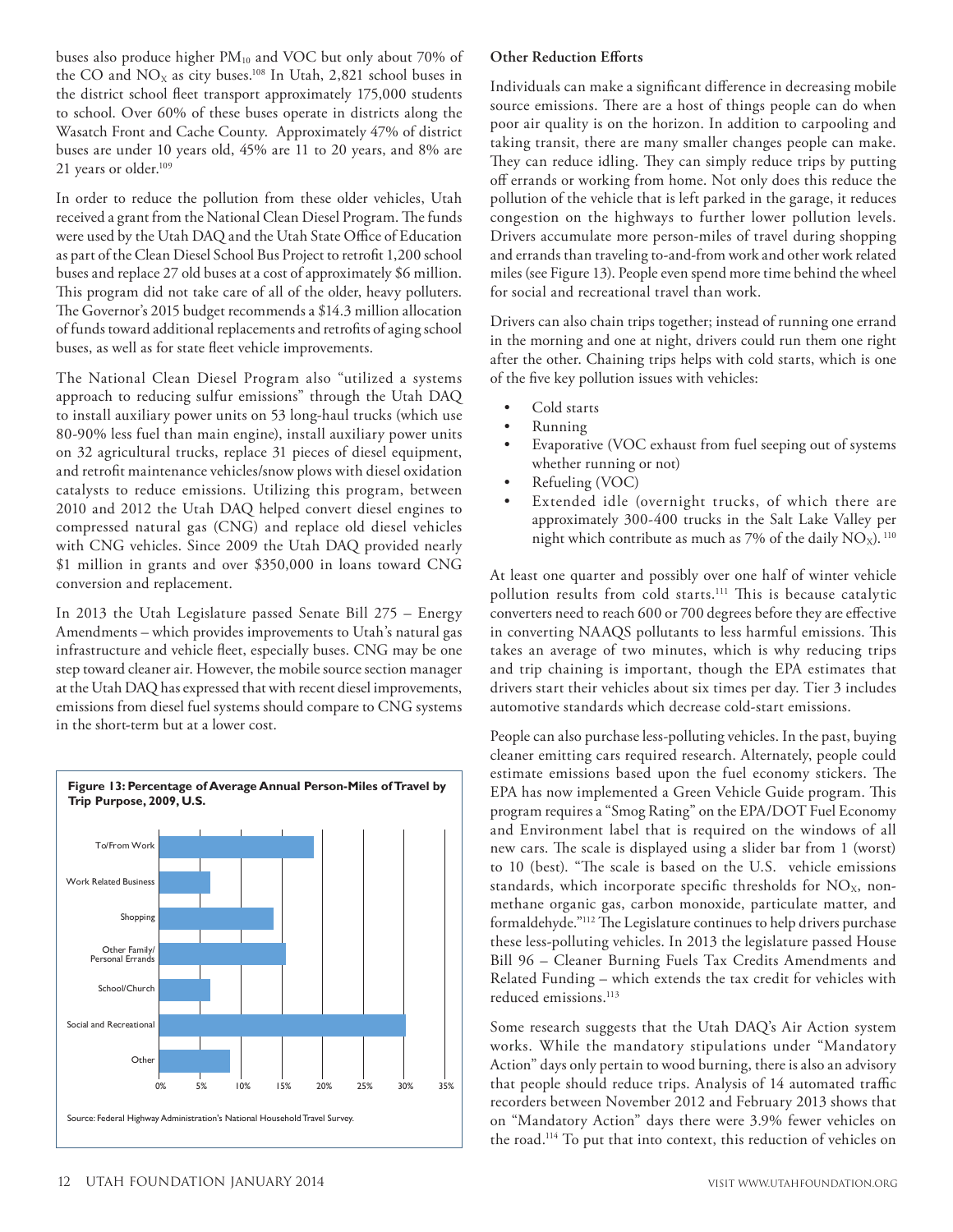the road had an effect approximately the same as transit on the reduction of vehicle miles traveled along the Wasatch Front. A recently released, longer-term study found different results. This study suggests that people drove more during higher levels of  $PM_{2.5}$  – particularly on weekends for trips to the mountains to escape the pollution.<sup>115</sup>

The longest-term option for reducing or maintaining mobile source pollution levels has to do with how Utahns plan for their future growth. In terms of planning, the Wasatch Front Regional Council, Mountainland Association of Governments, and Envision Utah are focusing on the concept of growth in "centers" with their concerted efforts focused on a process called Wasatch Choice for 2040. This is a regional vision for growth and development utilizing a collaborative process between businesses, government and the community. The gist of the concept is that there will be numerous city centers, and people will do better living where they work.

#### **POINT SOURCE POLLUTION**

Point source pollution comes from large industrial sources that emit more than 100 tons of pollution per year. Utah's point sources are

- • Oil refineries: General Refiners, Big West, Chevron, Holly, and Tesoro
- • Waste services: Wasatch Integrated Waste Management, Clean Harbors, Deseret Chemical Depot, Brush Resources Mill, and Central Valley Water Reclamation
- Power plants and power-related companies: Bountiful City Power, six PacificCorp power plants, Constellation Energy Resources, Payson City Power, Provo City Power, Heber Light and Power, Intermountain Power, Murray City Power, Springville City Power, El Pas Field Operations, and Westinghouse Electric Company
- • Chemical companies: Chemical Lime, Great Salt Lake Minerals, US Magnesium, and Geneva Nitrogen
- Large institutions: University of Utah, Brigham Young University, and Hill Air Force Base
- Mining: Kennecott Utah Copper's smelter and power plants and its Bonneville Copper Mine
- Metal fabricators: Pacific States Cast Iron Pipe, Nucor Steel, Utelite, and Vulcraft
- Other manufacturers: Olympia Sales, ATK, Hexcel, Silver Eagle Utility Trailer, Geneva Rock, Interstate Brick, Ash Grove Cement, Holcim, and Procter & Gamble
- • Other: Dugway Proving Ground

Point sources are high emitters of  $NO<sub>x</sub>$ , which leads to ozone and  $PM_{2.5}$  formation. These sources emit almost all of the state's  $SO_2$ , which contributes to  $PM_{2.5}$ . While a majority of Utah's electricity is generated from the combustion of coal, the resultant emissions do not contribute significantly to Utah's periodic inversions because a majority Utah's power is generated outside of the Wasatch Front and Cache County. However, large, rural power companies do have a role in summer ozone in rural areas and the rest of the state since ozone can travel great distances.

Much of the large industry along the Wasatch Front has been here for many years. The first refinery was built in 1908. The four

others were built in the 1940s and 1950s. Bingham Canyon, too, has been mined for over 150 years. While some Utahns argue that these operations should relocate, it is not a particularly feasible proposition. In fact, due in part to cost barriers, there has not been a new refinery built in the U.S. since 1976, though there is one currently under construction in North Dakota and one is permitted for construction in Green River, Utah.

Operations at many of Utah's point source polluters have expanded, and continue to expand. The Holly Refining and Marketing Company refinery expansion was recently approved by the Utah DAQ for an additional capacity of 50%. At the Holly refinery, while direct  $PM_{2.5}$  will increase,  $SO_2$  and  $NO_X$  will actually decrease by a considerable amount as a result of refining low-sulfur oil from the Uintah Basin. However, this thick oil – or waxy crude – will need to be trucked in from eastern Utah which will erode some of the emissions gains. Additionally, the Tesoro refinery is seeking an expansion approval.

Kennecott Utah Copper operations are also expected to expand at some point in the future after receiving approval from the Utah DAQ. The expansion would increase air pollutants for the point source emitter that is the largest in the state.

#### **Reduction Efforts**

With point source expansions and tightening federal standards have come requirements by the Utah DAQ for emissions reductions. For example, Utah's five refineries have spent over \$750 million to comport with these requirements. Point sources are required to reduce emissions through the installation of a combination of "Reasonably Available Control Technology" or "Best Available Control Technology." Utah's oil refineries will see large emissions reductions from the required application of state-of-the-art emissions controls required by Utah's SIP. Costs to install point source controls will range between \$1,300 and \$85,000 per ton of emissions reduced. When fully implemented, the major source controls will reduce annual emissions by over 4,600 tons per year from current emission rates. Of the 40 or so point source emitters in the state, reductions under the SIP between 2014 and 2019 at the five power plants make up the lion's share of the reductions (well over 50%).<sup>116</sup> However, these specific pollution reductions will be counteracted by increases in operations, mainly from Kennecott Utah Copper, U.S. Magnesium, and Nucor Steel.

Two vocal advocacy groups are particularly interested in point source polluters: Physicians for a Healthy Environment and HEAL Utah. The latter points to an increase under the SIP of the NAAQS pollutants from 15,253 tons in 2010 to 17,108 tons by 2019, arguing that the point source polluters are erasing some of the gains made by area and mobile source polluters.117 Further, the EPA has deemed that the new SIP is not stringent enough on point sources when equipment is not working correctly and during startup and shutdown modes.<sup>118</sup> During these periods, the point sources emit much more pollution than when operating normally, just as automobiles do during periods when not in compliance with IM tests and during cold starts. The Utah DAQ will continue to try to rein in pollution at point source emitters, while balancing the desire for economic development in the state.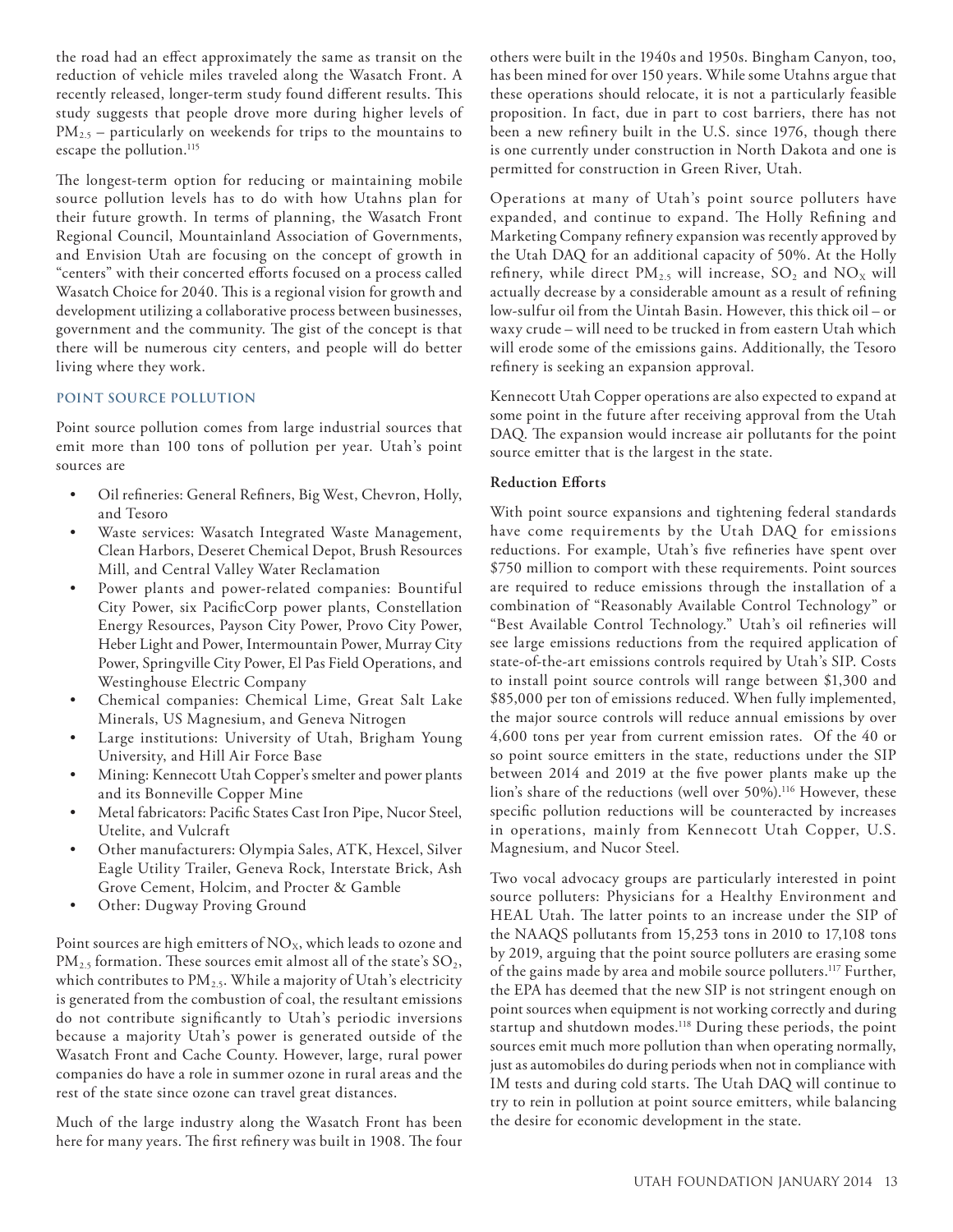#### **AREA SOURCE POLLUTION**

Area source pollutants make up the remaining non-mobile and non-point sources. Area pollution is from smaller, localized sources and includes the following:

- Small industrial and commercial areas that emit less than 100 tons of pollution per year
- • Dry cleaners, auto body and paint facilities, bakeries, restaurants, and gas stations
- Home and commercial heating
- Consumer products like personal care products, household cleaners, and paints

In Utah, area sources are the lowest – but still high – contributors of  $NO<sub>X</sub>$ . This emission leads to ozone and  $PM<sub>2.5</sub>$  formation. Area sources are the highest contributor of VOCs.

#### **SIP Reduction Efforts**

The Utah DAQ has generally focused on area sources. However, the Utah Air Quality Board, as part of the Utah DAQ's SIP process, approved 23 new area source rules that will reduce area source emissions. New rules will reduce emissions from a variety of area sources, including:

- • Commercial cooking
- • Consumer products
- Printing and publishing
- Painting and degreasing
- Wood stoves and boilers

Consumer products and commercial paints sold in Utah are now required to follow California standards; for example Utah used to have an 80% VOC standard but is now going down to 55% (like hair spray, kitchen cleaner, and wall paint which can lead to poor indoor air quality). Costs for area source controls will range between \$0 and \$10,000 per ton of abated emissions, and are expected to reduce area source pollution by 6,044 tons per year by 2019. Governor Hebert – when naming May as Clean Air Month – highlighted area source pollutants, directing Utahns to get rid of old, VOC emitting gas cans and quit using high-VOC paints.

In 2013, the only Utah legislation directly related to area source pollution was HB 394 – Outdoor Wood Boilers. This bill would have potentially worsened air quality conditions by prohibiting the Utah Air Quality Board from regulating devices that use wood any differently than other devices that use solid fuel. The bill was defeated in the Utah Senate. Wood burning in general has recently gained attention in Utah media as a large player in PM<sub>2.5</sub> pollution.

#### **Wood Burning Overview**

People have fires in their homes for different reasons. Some have a sentimental attachment to fires, both in terms of the appearance and the smell. Some people burn wood because it can be less expensive than the cost of natural gas or the repair or replacement of an old natural gas furnace. Some may even use wood as an alternative to natural gas because it is "off the grid." Wood is definitely not a healthier alternative. In fact, wood smoke is the principal reason for the development of the Air Action system from the Utah DAQ. The residential Air Action wood smoke

and solid fuel control program is designed "to help control wood smoke emission between November 1 and March 1."119 Only as a secondary measure is the program used to advise industry operations and vehicle drivers to pollute less.

It is unknown at this time just how many people heat their homes with wood and other solid fuels during the winter inversion periods. What is known is the number of people on the Utah DAQ's "sole source of heat" registry: just over 200 in the  $PM_{2.5}$  nonattainment areas. The registry is closed, and the Utah DAQ is currently culling the list to make sure that registrants need to remain on the list. Regardless of the size of the sole source of heat registry, there are many households that heat their homes with wood for pleasure or out of necessity during mandatory no-burn days.

According to the inventory of pollutants detailed in Utah's SIP, wood smoke is responsible for an estimated 16% of directly-emitted PM<sub>2.5</sub>. However, recent research suggests that a higher percentage of the Wasatch Front's direct  $PM_{2.5}$  is due to wood smoke than previously believed. Utilizing an approach called source attribution, the research took filter samples from three monitoring stations in Davis, Salt Lake, and Utah counties between 2007 and 2011. While most of the result line up well DAQ estimates, the study found that wood smoke may be responsible for 38% of direct  $\rm PM_{2.5}.$ <sup>120</sup> Since direct  $\rm PM_{2.5}$  makes up approximately 30% of the total  $PM_{2.5}$ , this research suggest that wood smoke is responsible for over 10% of the pollution problem during Utah's inversions.<sup>121</sup>

The EPA estimates that a typical fireplace emits over 3,373 times the amount of PM<sub>2.5</sub> as a typical gas furnace<sup>122</sup> Even EPA-certified woodstoves emit upwards of 168 times more than gas.<sup>123</sup> Recent Utah winter-inversion estimates show that burning one wood stove for one hour is equal to the  $\text{PM}_{2.5}$  emissions that result from driving a car 525 to 1150 miles. 124 Similarly – in terms of direct  $PM_{2.5}$  pollution – heating one home with a wood stove is equal to heating hundreds of homes with natural gas.<sup>125</sup>

Homes using wood for heat – and their neighbors' homes – have worse air quality than those not burning wood.  $PM_{2.5}$  levels were 26% higher, and cancer-causing polycyclic aromatic hydrocarbons were 400% higher around such homes.<sup>126</sup> Research suggests that the lifetime cancer risk from wood stove emissions are greater than cigarette smoke, though neither are as harmful as motor vehicles emissions.127 Effects of wood burning in the home is particularly harmful to children between one and five years of age.<sup>128</sup>

#### **Wood Burning Reduction Efforts**

New SIP measures have strengthened the Utah DAQ's no-burn enforcement. The mandatory no-burn designation was previously set only when  $PM_{2.5}$  reached 25 micrograms, but is now applied on the forecast of 25 micrograms. There is also a contingency in place so that Utah DAQ can lower its no-burn requirement to 15 micrograms if deemed necessary.

On "Mandatory Action" days, Utah DAQ compliance staff enforce the no-burn regulation. However, the Utah DAQ currently has only six personnel across the state for all of its pollution enforcement activities and has only one vehicle dedicated to wood smoke enforcement. According to the Utah DAQ, it only has the resources to investigate wood smoke complaints, not seek out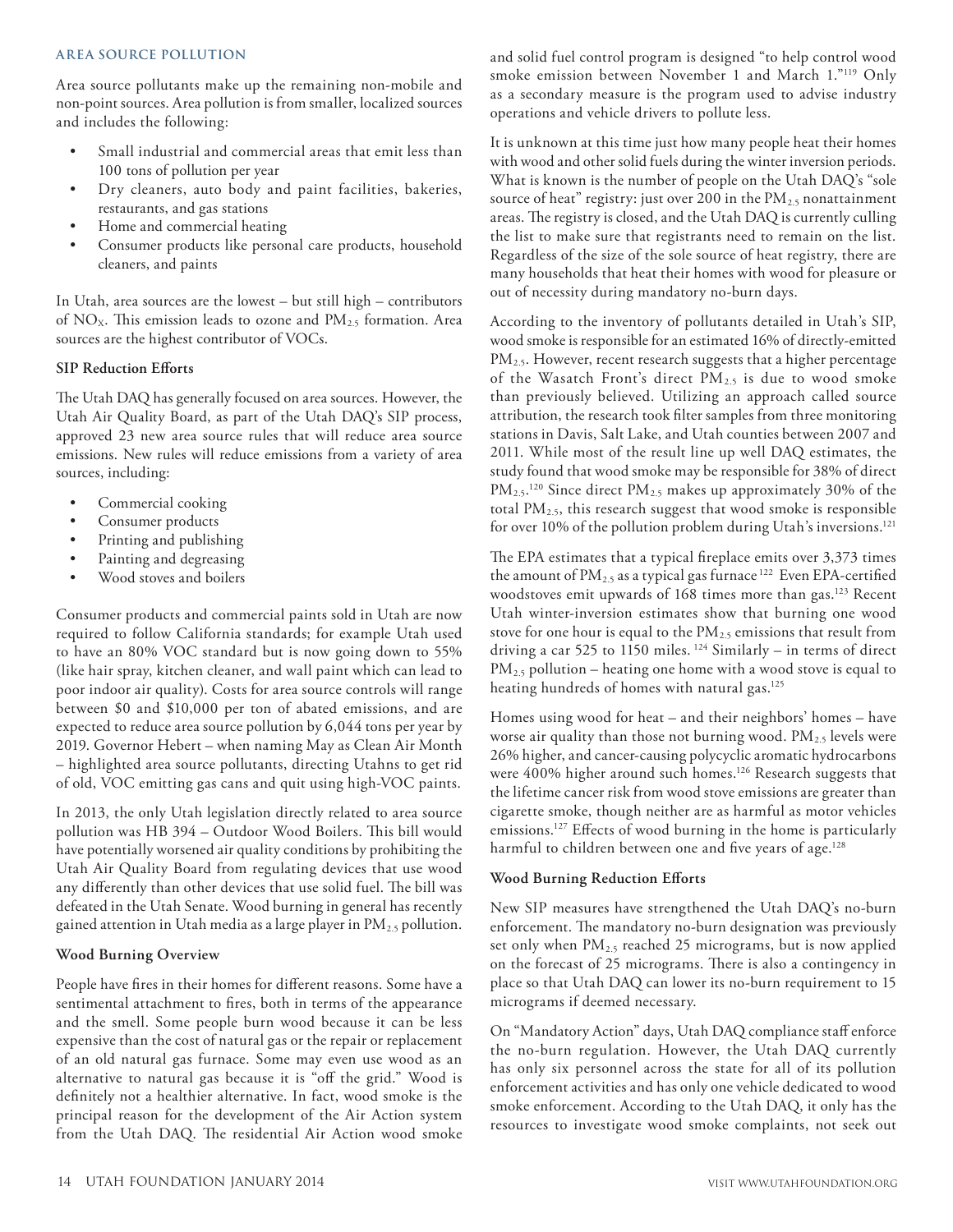offenders. During the winter of 2012-13, compliance personnel only issued 16 tickets and eight warning letters.<sup>129</sup> The fines for burning are as follows:

- First-time offenders: \$25
- Second-time offenders: \$50-\$140
- Third-time offenders: \$150-\$299

The Utah DAQ as not studied whether these fines are sufficient to deter wood burning. Numerous other communities have larger fines. For instance, King, Kitsap, Pierce and Snohomish counties (half of Washington State's population) fine residents up to \$1,000 for burning wood during "burn bans." Regulators in the Tacoma-Pierce County nonattainment area have increased enforcement in the past couple years, a portion of which revenue is used to help replace old stoves.130 The \$1,000 fines can be reduced for low-income residents and reduced by offenders attending no-burn educational classes; the Puget Sound Clean Air Agency is "more interested in changing behaviors and helping residents become aware of the dangers of burning during a ban than fining people."131 Revenue from large fines can also used to pay for compliance staff employed to enforce wood smoke violations.

Utah's new SIP prohibits the sale of non-EPA certified stoves. Arizona, Colorado, Washington, and many California communities have similar laws.132 EPA-certified catalytic wood stoves are cleaner than non-certified stoves, but are still prohibited on "Mandatory Action" days in Utah. 133

Other efforts for the reduction of wood smoke could include additional education and outreach, improved community reporting, and incentives for reducing emissions.134 One example of community reporting is the Salt Lake Tribune posting air quality alerts on the front page of its paper. It is expected that UCAIR's 2014 air quality media campaign will focus part of its efforts on reducing wood burning.

One possible emission reduction incentive could be in the form of a tax credit, like the long expired one in Utah for "the purchase cost and installation services cost of each pellet burning stove, high mass wood stove, and solid fuel burning device purchased and installed that is certified" by the EPA.135 Idaho has a similar credit, and Arizona has offered a tax deduction (up to \$500) for replacing a wood fireplace with a qualifying wood stove since 1994.<sup>136</sup>

Since December of 2012, Massachusetts has offered rebate vouchers through the Commonwealth Woodstove Change-Out Pilot Program.137 This program assists eligible Massachusetts residents with the cost of replacing non-EPA-certified wood-, wood-pellet-, or coal-burning stoves with high efficiency, low emissions wood stoves or fireplace inserts, or wood-pellet stoves or fireplace inserts. New stoves must be professionally installed and the installation must be coordinated and certified by the retailer. Old stoves must be permanently removed from service and rendered unusable. The retailer is charged with the coordination of stove disposal and recycling. Low income residents who qualify for the program are eligible for a flat \$2,000 rebate, and standard residential customers who qualify for the program are eligible for a flat \$1,000 rebate.

There are many related programs in other communities. The San Joaquin Valley Air Pollution Control District offers its residents subsidies to change their old wood- or pellet-burning devices with new, cleaner hearth options such as a natural gas insert or an EPA Phase II certified wood insert. The subsidies range from \$100 to \$500 depending upon the stove, and \$1,500 for low-income residents.138 Montana offers an income tax credit for the purchase of "a low emission wood or biomass combustion device."139 Since 1992 Washington has assessed a flat fee on the sale of every wood-burning device to fund the education of citizens about wood smoke health and air quality impacts and the benefits of cleaner burning wood stoves.<sup>140</sup>

There is also some chance that the Utah DAQ will eventually eliminate the sole source of heat registry. The state could then help pay for the conversion of solid fuel heating to natural gas, and potentially help subsidize natural gas for a period of time. A bill is expected during the 2014 General Session that would pay for such conversion and subsidy.

Another option for reducing wood smoke is to restructure existing rules so that the norm is no-burn. Bernalillo County (Albuquerque) New Mexico has one such ban, with a no burn period from October 1 through February 28 except as exempted.<sup>141</sup> In such a case, the Utah DAQ could publicize when people can burn, instead of when people cannot.

The Utah DAQ is currently looking into wood stove certification during real estate transfers. In Oregon, "in connection with the sale of a residential structure, all used solid fuel burning devices, other than cooking stoves, in the residential structure or on the real property sold with the residential structure, must be removed and destroyed unless the solid fuel burning devices were certified for sale as new"<sup>142</sup>

One missing piece in Utah DAQ's enforcement is that wood burning policies primarily directed at residential wood smoke and solid fuel burning. Commercial burning is typically still unregulated. Woodfire cooking is not prohibited. However, Utah's new SIP does require catalysts on chain-driven, broiler-type cooking areas like the ones used at Burger King.

#### **Other Reduction Efforts**

There are many other short-term options for decreasing area source pollution, like purchasing and using home products that have low VOCs. Medium-term options include upgrading boilers in buildings and converting to solar power, as well as utilizing solar water heating systems. Solar power is showing yearly improvements in its return on investment.

The Utah DAQ believes there is a potential for reducing 83% of VOCs in the Uinta Basin.<sup>143</sup> These improvements will assist the Basin in the Statewide Improvement Plan process and in bringing the area back into attainment if it does in fact fall out of attainment this year. The Utah DAQ will focus primarily on VOCs from fuel storage tanks and from truck loading.

#### **CONCLUSION**

All Utahns are part of the air pollution problem. All Utahns have a role to play in improving air quality. According to the Utah House of Representatives Majority Leader, Utahns need to be better at "owning the problem."144

One option for Utahns to avoid ozone and fine particulates is to wear particulate respirators. Another is to start taking steps toward emitting less pollution. A former Salt Lake City Mayor - currently the Executive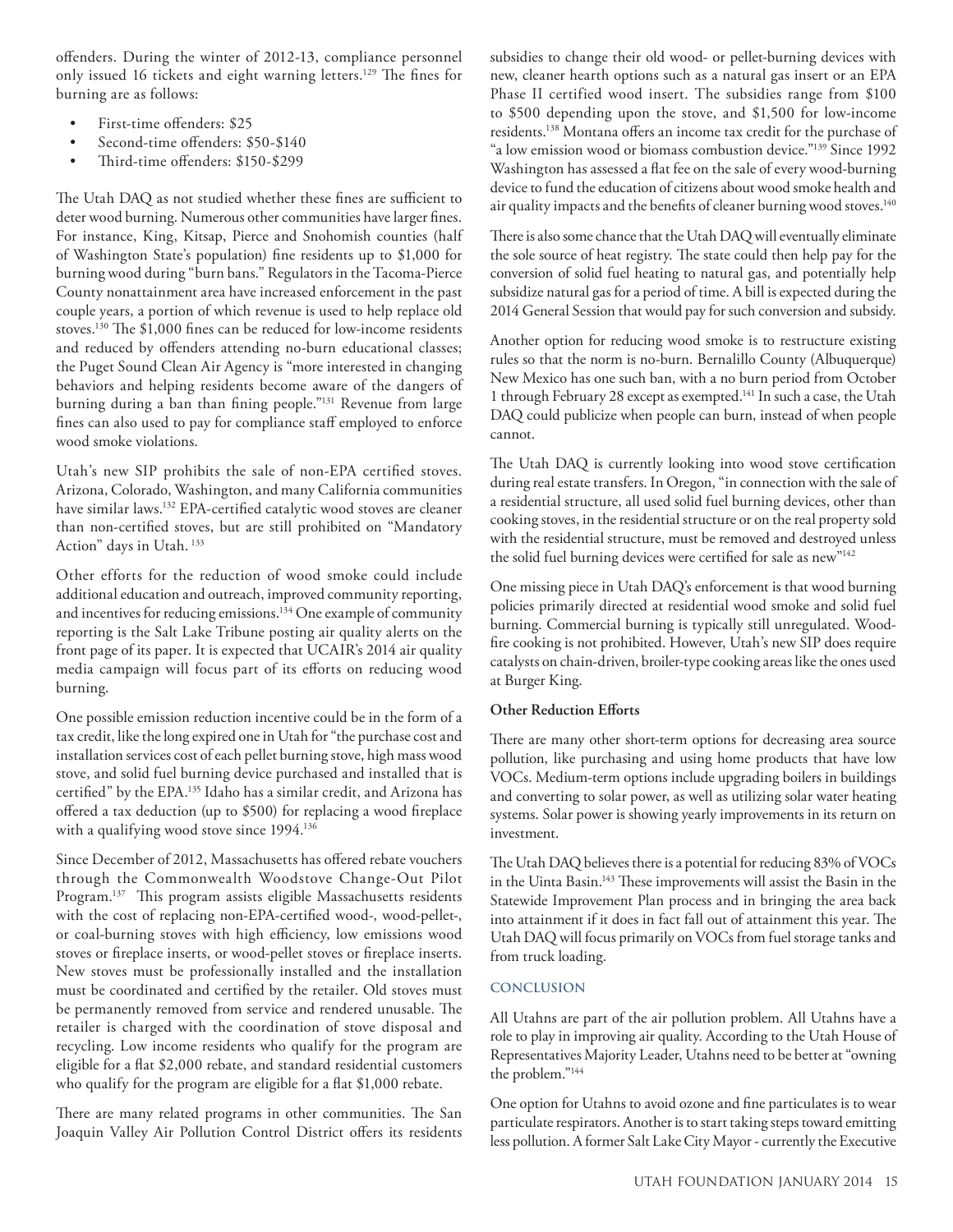Director of UCAIR - noted that "at lot of people making a lot of small changes leads to a big result."145 Clean air will come from these small changes, but there are also a few larger changes, including Tier 3 and wood smoke reduction.

What can you do? Don't burn wood during no-burn days, and report people who are burning wood and other solid fuels to the Utah DAQ at 801-536-4000. Also drivers with cars that have poor fuel economy and/or smoke out the tailpipe should keep those cars in the garage on poor air quality days. People can report heavy emitters to regulators in their respective counties.

- Cache County 435-792-6611
- Davis County 801-546-8860
- Salt Lake County 385-468-7664
- Utah County 801-851-7600
- Weber County 801-399-7140

All Utahns will need to focus on their changing behavior during times of poor air quality. UCAAT members, the Utah DAQ, university researchers, non-profits and others are continuing research on Tier 3 and wood smoke as well as other air quality strategies. Utah Foundation expects to work with the UCAAT on the development of near-term air pollution policy solutions.

This research report was written by Utah Foundation Principal Research Analyst Shawn Teigen. Additional assistance was provided by Utah Foundation Research Interns Kevin Mitchell and Robert Richards, Utah Foundation Research Analyst Mallory Bateman, and Utah Foundation President Stephen Hershey Kroes. Mr. Teigen or Mr. Kroes can be reached for comment at (801) 355-1400, or by email at shawn@utahfoundation.org or steve@utahfoundation.org.

#### **ENDNOTES**

1 American Lung Association, "State of the Air, 2013," http://www. stateoftheair.org (accessed January 12, 2014).

2 Ibid.

3 Ibid. And Hazrije Mustafić, et al., "Main Air Pollutants and Myocardial Infarction: A Systematic Review and Meta-analysis," The Journal of the American Medical Association, 2013.

4 Utah Foundation, "Utah Foundation Quality of Life Index: 2013 Edition Shows Concerns About Jobs, K-12 Education and Air Quality," report # 718, November 2013.

Note: 13% of respondents indicated that air quality was the most important thing.

5 Utah Foundation, " The 2012 Utah Priorities Survey: The Top Issues and Concerns of Utah Voters for the 2012 Election," report # 706, March 2012.

6 Heart + Mind Strategies, "Utah Air Quality Quantitative Findings," September 25, 2013.

7 Ibid.

8 U.S. Census Population Estimates, www.census.gov/popest/data/counties/ totals/2012 (accessed December 4, 2013).

Note: counties over 10,000 residents.

9 Utah Governor's Office of Management and Budget, 2012 Baseline Projections.

10 Kip Billings, Wasatch Front Regional Council, presentation at the Salt Lake Chamber on December 5, 2013.

11 Ibid.

12 Wasatch Front Regional Council, "Air Quality Planning and Transportation Conformity." presentation to the Transportation Interim Committee on September 18, 2013.

13 Heart + Mind Strategies.

14 Bryce Bird, Utah Division of Air Quality presentation to the Salt Lake Chamber on December 5, 2013.

15 Utah Foundation obtained data from the EPA's AQDMRS data query system. We utilized only sites that had data for at least three years. In measurement sites with data gaps (due to sites that took measurements less frequently than on a daily basis) we imputed the measurements to generate linear interpolations. We used the Dickey-Fuller test which does not show the magnitude or direction of any detected trend; it merely indicates that there is (or is not) enough evidence to reject the possibility that there is a time trend in the data.

16 B. Nemery et al., "The Meuse Valley fog of 1930: An air pollution disaster." The Lancet, 357, 704-708. 2001.

17 Ibid.

18 Donora smog kills 20 October, 1948, www.portal.state.pa.us/portal/ server.pt?open=514&objID=588401&mode=2 (accessed on June 4 2013).

19 D.L. Davis et al. "A look back at the London Smog of 1952 and the half century since. Environmental Health Perspectives, 110(12), 734-735, 2002.

20 J. Davison et al., "An Interactive History of the Clean Air Act: Scientific and Policy Perspectives," Elsevier, 2011.

21 S. Hayward, "Flashback: Air Quality Trends Before 1970," http:// www.environmentaltrends.org/single/article/flashback-air-quality-trendsbefore-1970.html#sthash.K6x16yKn.dpuf (accessed October 3, 2013).

22 Reorganization Plan No. 3 of 1970, http://www.gpo.gov/fdsys/pkg/ USCODE-2011-title5/pdf/USCODE-2011-title5-app-reorganiz-otherdup92.pdf (accessed November 4, 2013).

23 Clear Air Act 42 U.S. Code Section 7401; http://www.law.cornell.edu/ uscode/text/42/chapter-85 (accessed November 4, 2013).

24 U.S. Environmental Protection Agency, National Ambient Air Quality Standards, http://www.epa.gov/air/criteria.html (accessed July 23, 2013).

25 EPA, http://www.epa.gov/airquality/carbonmonoxide/health.html (accessed July 23, 2013).

26 Utah Division of Air Quality 2012 Annual Report.

27 EPA, http://www.epa.gov/airquality/lead/ (accessed July 23, 2013).

28 EPA, http://www.epa.gov/airquality/sulfurdioxide/health.html (accessed July 23, 2013).

29 Utah Division of Air Quality 2012 Annual Report.

30 Ibid.

31 EPA, http://www.epa.gov/airquality/nitrogenoxides/ (accessed July 23, 2013).

32 Massachusetts v. EPA (No. 05-1120), 415 F. 3d 50, reversed and remanded; http://www.law.cornell.edu/supct/html/05-1120.ZS.html (accessed December 13, 2013).

33 Coalition for Responsible Regulation v. EPA (09-1322) June 26, 2012, http://www.cadc.uscourts.gov/internet/opinions.nsf/52AC9DC9471D3746 85257A290052ACF6/\$file/09-1322-1380690.pdf (accessed January 2 2014).

34 EPA, http://www.epa.gov/climatechange/ghgemissions/gases/co2.html (accessed July 23, 2013).

35 Ibid.

36 Center for Biological Diversity and 350.org, "Petition to Establish National Pollution limits for Greenhouse Gases Pursuant to the Clean Air Act," December 2, 2009, http://www.biologicaldiversity.org/programs/ climate\_law\_institute/global\_warming\_litigation/clean\_air\_act/pdfs/ Petition\_GHG\_pollution\_cap\_12-2-2009.pdf (accessed August 2, 2013).

37 EPA, http://www.epa.gov/airquality/ozonepollution/ (accessed July 23, 2013).

38 California Environmental Protection Agency, "Air Resources Board and Office of Environmental Health and Hazard Assessment," http://www. fraqmd.org/OzoneChemistry.htm (accessed November 22, 2013).

39 National Ambient Air Quality Standards (NAAQS), December 14, 2012, http://www.epa.gov/air/criteria.html (accessed October 29, 2013).

40 California Environmental Protection Agency, "The Physics and Chemistry of Ozone," http://www.fraqmd.org/OzoneChemistry.htm (accessed July 23, 2013).

41 Utah Division of Air Quality, PowerPoint presentation at the Salt Lake Chamber on December 5, 2013.

42 EPA, National Ambient Air Quality Standards for Ozone, Final Rule,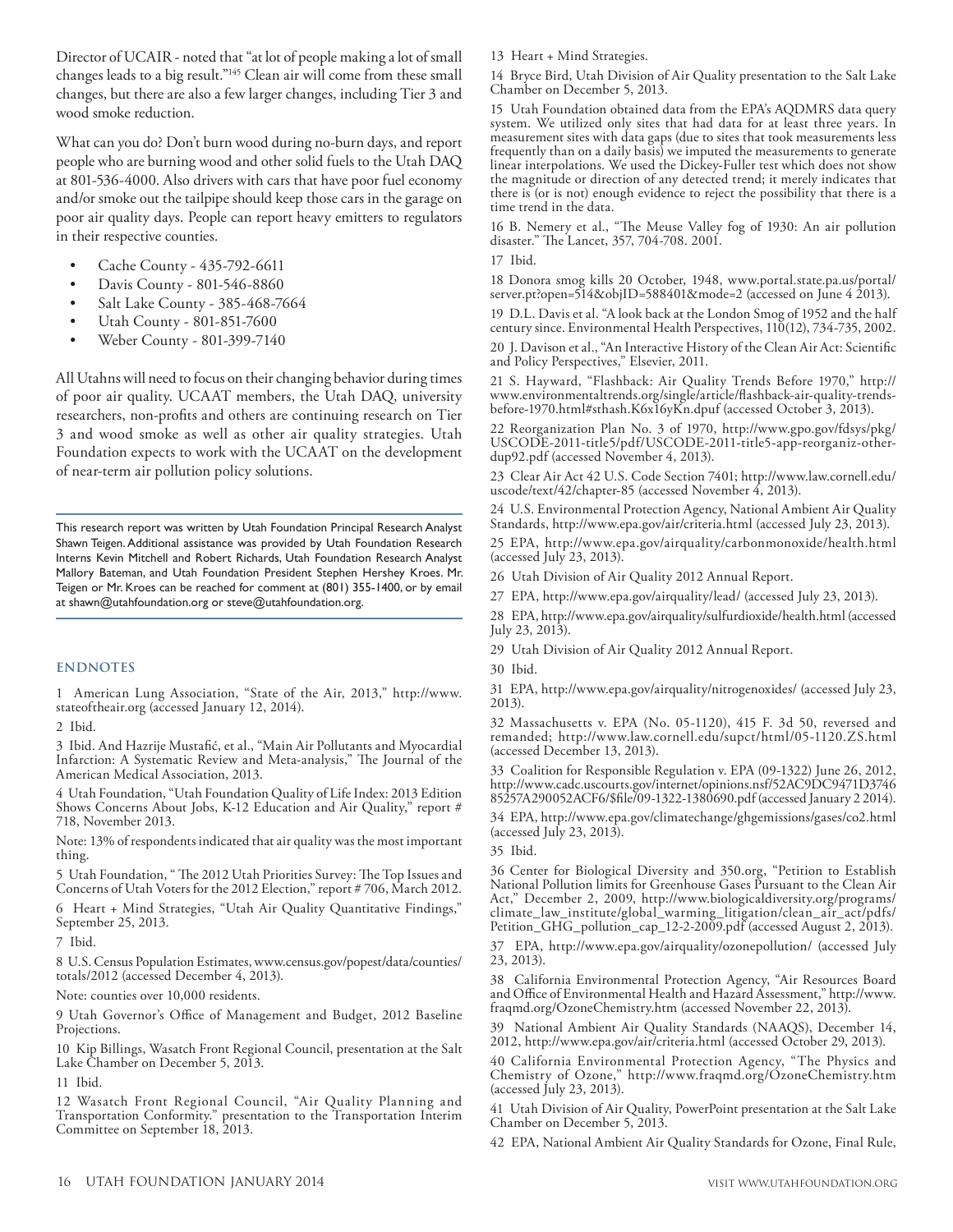http://www.epa.gov/glo/pdfs/201107\_OMBdraft-OzoneRIA.pdf (accessed September 23, 2013).

43 President Barack Obama, Statement by the President on the Ozone National Ambient Air Quality Standards, September 2, 2011,

http://www.whitehouse.gov/the-press-office/2011/09/02/statementpresident-ozone-national-ambient-air-quality-standards (January 3, 2014).

44 World Health Organization, "Air Quality Guidelines – Global Update 2005," www.who.int/phe/health\_topics/outdoorair/outdoorair\_aqg/en/ index.html (accessed December 23, 2013)

45 Union of Concerned Scientist, "Rising Temperatures, Worsening Ozone Pollution," June 2011.

46 Ibid.

47 EPA, "Particulate matter, Air & radiation," March 18, 2013, www.epa. gov/airquality/particlepollution/index.html (accessed December 14, 2013) 48 Utah Foundation research assistant Matthew Paul Schaelling with Patrick Barickman, 2013.

49 EPA.

50 National Ambient Air Quality Standards.

51 EPA.

52 EPA.

53 Utah Division of Air Quality, PowerPoint presentation at the Salt Lake Chamber on December 5, 2013.

54 National Ambient Air Quality Standards.

55 EPA.

56 American Lung Association, State of the Air, 2013.

Hazrije Mustafić, et al., "Main Air Pollutants and Myocardial Infarction: A Systematic Review and Meta-analysis," The Journal of the American Medical Association, 2012.

57 A.L. Roberts et al.,"Perinatal air pollutant exposures and autism spectrum disorder in the children of Nurses' Health Study II participants," Environmental Health Perspectives, 2013, http://ehp.niehs.nih.gov/1206187/ (accessed October 13, 2013). And T. Becerra et al., "Ambient Air Pollution and Autism in Los Angeles County, California," Environmental Health Perspectives, 2013.

58 C.A. Pope III, "Respiratory hospital admissions associated with PM10 pollution in Utah, Salt Lake, and Cache valleys," Archives of Environmental Health, 46(2), 90-97, 1990.

59 C.A. Pope III et al., "Health effects of fine particulate air pollution." Lines that connect. The Journal of the Air and Waste Management Association, 56(6), 709-742, 2006.

60 J. D. Berman et al., "Health-Related Benefits of Attaining the Daily and Annual PM2.5 Air Quality Standards and Stricter Alternative Standards," Health Services Research and Administrative Databases, 2012. And B. Weinhold, "The Heart of Toxicity: Details of Cardiovascular Damage Uncovered." Environmental Health Perspectives. Vol. 113, No. 4, April 2005.

61 D.W. Dockery, " Acute respiratory effects of particulate air pollution," Annual Review of Public Health, 1994. M. Choi et al, "Association between ozone and emergency department visits: an ecological study," International Journal of Environmental Health Research, 2011. J. Levy et al, "Assessing the public health benefits of reduced ozone concentrations." Environmental Health Perspectives, 2001. I.S. Mudway et al, "Ozone and the lung: a sensitive issue," Molecular Aspects of Medicine, 2000.

62 H. Mustafić, et al.

63 A.Correia et al. "Effect of Air Pollution Control on Life Expectancy in the United States," Epidemiology, Volume 24, Number 1, January 2013.

64 A. Correia et al, "Effect of Air Pollution Control on Life Expectancy in the United States An Analysis of 545 U.S. Counties for the Period from 2000 to 2007," Epidemiology Volume 24, Number 1, January 2013.

65 F. Dominici et al., "Fine particulate air pollution and hospital admission for cardiovascular and respiratory diseases," JAMA, 2006. And M.L. Bell et al., "Seasonal and regional short-term effects of fine particles on hospital admissions in 202 US counties, 1999-2005," American Journal of Epidemiology, 2008.

66 J. D. Berman et al., "Health-Related Benefits of Attaining the Daily and Annual PM2.5 Air Quality Standards and Stricter Alternative Standards,"

Health Services Research and Administrative Databases, 2012.

67 J. D. Berman et al., "Health Benefits from Large-Scale Ozone Reduction in the United States," Environmental Health Perspectives, 2012.

68 EPA, The Benefits and Costs of the Clean Air Act from 1990 to 2020, March 2011.

69 Spenser Eccles presentation at the Salt Lake Chamber of Commerce's annual Business Case for Clean Air conference on December 5, 2013.

70 Economic Development Task Force, 2013 Final Report, November 2013, http://www.le.utah.gov:443/documents/TaskForceReports/EDTF2013.pdf (accessed December 20, 2013)

71 U.S. Code, Title 42, Chapter 85, Subchapter 1, Part D, Subpart 1, 7509, http://www.law.cornell.edu/uscode/text/42/7509 (accessed October 23, 2013).

72 Wasatch Front Regional Council, Air Quality Planning and Transportation Conformity presentation to the Transportation Interim Committee on September 18, 2013.

73 Heart + Mind Strategies.

74 Utah Administrative Code: R307-302: Solid Fuel Burning Devices in Box Elder, Cache, Davis, Salt Lake, Tooele, Utah, and Weber Counties, http://www.rules.utah.gov/publicat/code/r307/r307-302.htm (accessed January 8, 2014).

75 Bryce Bird speaking to the House Natural Resources, Agriculture, and Environment Committee on March 7, 2013.

76 Public Law 159, Chapter 360, July 14, 1955. www.gpo.gov/fdsys/pkg/ STATUTE-69/pdf/STATUTE-69-Pg322.pdf (accessed October 24, 2013)

77 FY 2015 Governor's Budget Recommendation Book, http://gomb.utah. gov/wp-content/uploads/sites/7/2013/12/FY2014\_2015\_Recommendations. pdf (accessed January 4, 2014).

78 Ibid.

79 Federal Highway Administration, Office of Highway Policy Information, Highway Statistics 2011, http://www.fhwa.dot.gov/policyinformation/ statistics/2011/ (accessed December 28, 2013). And Utah State Tax Commission, data from February 11, 2013)

80 Code of Federal Regulations, 40 C.F.R. 86.082-2

Utah State Tax Commission.

81 Federal Highway Administration.

82 Chambers for Innovation and Clean Energy, Fuel Saving and Cleaner Air in Salt Lake City, pg 24-26, http://www.chambersforinnovation.com/ changeagents/ (accessed July 28, 2013).

83 Utah Transit Authority, Year in Review, 2012.

84 Utah Transit Authority, 2020 Strategic Plan, October 2013.

85 U.S. Census, American Community Survey, 2012, 1-year data sample.

86 Utah Transit Authority, UTA Thanks Ride Clear Participants, August 7, 2013, http://www.rideuta.com/news/2013/08/uta-thanks-ride-clearparticipants/ (accessed January 3 2014).

87 Heart + Mind Strategies.

88 McCollom Management Consulting, "Transit Performance Monitoring System Results, Summary Report Phase III," June 2004.

89 California Environmental Protection Agency Air Resources Board, "Governors Announce Bold Initiative to Put 3.3 Million Zero-Emission Vehicles on the Road by 2025," http://www.arb.ca.gov/newsrel/newsrelease. php?id=520 (accessed January 3, 2014).

90 State Zero-Emission Vehicle Programs Memorandum of Understanding, www.arb.ca.gov/newsrel/2013/8s\_zev\_mou.pdf (accessed January 3, 2014).

91 Utah Administrative Code, Rule R746-405, http://www.rules.utah. gov/publicat/code/r746/r746-405.htm (accessed on November 24, 2013).

92 Note: technically the CAFE standard is the manufacture's harmonic mean - which is weighted toward more fuel efficient vehicles - along with other adjustments.

93 National Highway Traffic Safety Administration, "2017-2025 Model Year Light-Duty Vehicle GHG Emissions and CAFE Standards: Supplemental," July 29, 2011. National Highway Traffic Safety Administration, "President Obama Announces Historic 54.5 mpg Fuel Efficiency Standard, July 29, 2011," http://www.nhtsa.gov/About+NHTSA/Press+Releases/2011/ President +Obama+Announces+Historic+54.5+mpg+Fuel+Efficiency+Sta ndard (accessed December 16, 2013).

94 EPA, "Gas Guzzler Tax," September 2012.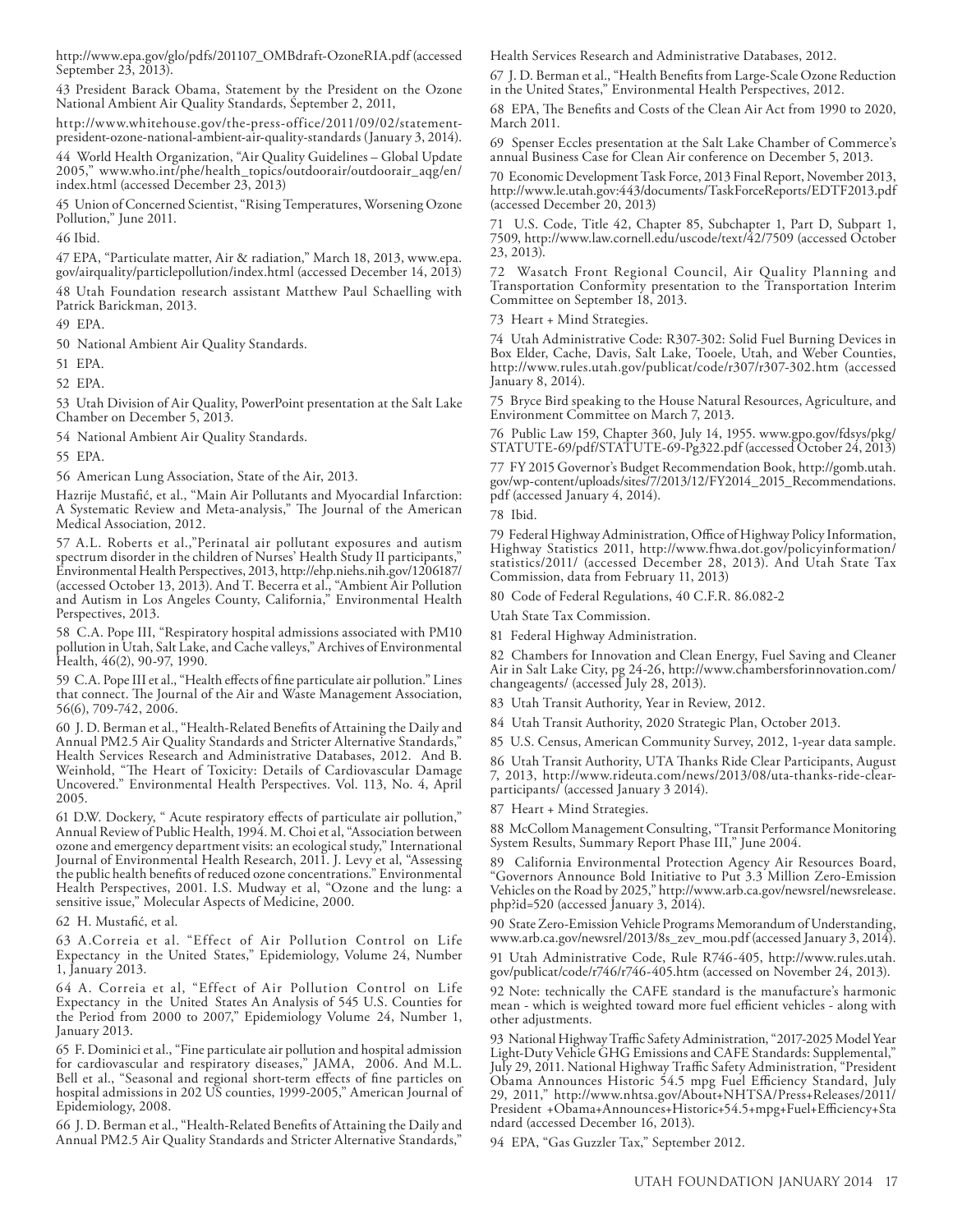95 EPA, "EPA Proposes Tier 3 Motor Vehicle Emission and Fuel Standards, Regulatory Announcement," March 2013.

96 Utah Department of Environmental Quality. Division of Air Quality. "Letter to the EPA regarding the Utah Air Quality Board's support of Tier III standards," www.scribd.com/doc/147470280/UAQB-Letter-Supporting-Tier-3-Vehicle-Standards (accessed January 3, 2014).

97 Clean Cars Campaign, http://www.cleancarscampaign.org/web-content/ stateaction/stateaction.html (accessed December 28, 2013).

98 Federal Register, Vol 78, No. 98, May 21, 2013, proposed rule.

99 Glade Sowards, Tier 3 Vehicle Emission and Fuel Standards, presentation to the Clean Air Action Team, December 11, 2013.

100 Ibid.

101 D. Tamm, "Potential Supply and Cost Impacts of Lower Sulfur, Lower RVP Gasoline," July 2011

102 Ibid.

103 EPA, "EPA Proposes Tier 3 Tailpipe and Evaporative Emission and Vehicle Fuel Standards," March 2013

104 Utah Department of Environmental Quality.

105 Glade Sowards.

106 National Highway Traffic Safety Administration, "Cash for Clunkers Wraps Up with Nearly 700,000 Car Sales and Increased Fuel Efficiency, U.S. Transportation Secretary LaHood Declares Program "Wildly Successful"," www.nhtsa.gov/About+NHTSA/Press+Releases/2009/Cash+for+Clunke rs+Wraps+up+with+Nearly+700,000+car+sales+and+increased+fuel+effic iency,+U.S.+Transportation+Secretary+LaHood+declares+program+%E2- %80%9Cwildly+successful%E2%80%9D (accessed December 22, 2013).

107 J. Watson et al., "Northern Front Range Air Quality Study Final Report," 1998.

108 EPA, "Average In-Use Emissions from Urban Buses and School Buses," October 2008.

109 Utah State Office of Education, "Utah School Bus Statistics 2013," November 26, 2013.

110 Kip Billings.

111 Federal Highway Administration.

Kip Billings..

112 U.S. Department of Energy, https://www.fueleconomy.gov/feg/label/ learn-more-gasoline-label.shtml#smog-rating (accessed January 6, 2014).

113 Utah Legislature House Bill 96 "Cleaner Burning Fuels Tax Credits Amendments and Related Funding," le.utah.gov/~2013/bills/hbillenr/ hb0096.htm (accessed January 9, 2014).

114 Angelo Papastamos, Travelwise, presentation to the Salt Lake City Chamber Clean Air Group on May 7, 2013.

115 C. Tribby, "Do air quality alerts reduce traffic? An analysis of traffic data from the Salt Lake City metropolitan area, Utah, USA," Transport Policy, 30, 173-185, 2013.

116 Utah Division of Air Quality, Point Source Reduction Summary.

117 HEAL Utah, Public comment letter send to the Utah DAQ on October 31, 2013.

118 B. Maffly, "EPA Says Utah Air Plan too Easy on Industry," Salt Lake Tribune, January 8, 2014.

119 Utah DAQ, www.airquality.utah.gov/aqp/forecastLegend.html#Action (accessed January 9, 2014).

120 K. Kelly, presentation "Using particle composition and source signatures to identify contributors to PM2.5 in the Salt Lake City airshed during Inversions, June 5, 2013" And K. Kelly et al, " Receptor model source attributions for Utah's Salt Lake City airshed and the impacts of wintertime secondary ammonium nitrate and ammonium chloride aerosol," Journal of the Air & Waste Management Association, 63:5, 575-590).

121 Kerry Kelly, presentation at the Salt Lake Chamber on December 5, 2013.

122 EPA, Strategies for Reducing Residential Wood Smoke, revised March 2013, and Factsheet. epa.gov/burnwise/pdfs/strategies.pdf

123 Ibid.

124 K. Kelly. And K. Kelly et al.

125 Ibid.

126 P. Molnár et al., "Domestic wood burning and PM2.5 trace elements: Personal exposures, indoor and outdoor levels," Atmospheric Environment 39(14): 2643-2653, 2005. And P. Gustafson et al., "Indoor levels of polycyclic aromatic hydrocarbons in homes with or without wood burning for heating," Environ Sci Technol. 42(14):5074-80, 2008.

127 Washington State Department of Ecology.

128 L. Naeher et al., "Woodsmoke Health Effects, a Review," Inhalation Toxicology, 2007.

129 Utah DAQ presentation at Woodsmoke Workshop on January 15, 2014.

130 Tacoma-Pierce County Health Department, "Wood Smoke Reduction Program," http://www.tpchd.org/environment/wood-smoke-reductionprogram/ (accessed January 15, 2014).

131 Tacoma and Pierce County, Washington, www.tacoma.com/air-safepierce-county/ (accessed January 15, 2014).

132 A.R.S. § 9-500.16, C.R.S.A. § 25-7-401 to -413, RCWA 70.94.450- 483.

133 EPA, "Strategies for Reducing Residential Wood Smoke," revised March 2013, and Factsheet, epa.gov/burnwise/pdfs/strategies.pdf (accessed January 4, 2014).

134 K. Kelly. And K. Kelly et al.

135 Utah Code § 59-7-606, http://le.utah.gov/code/TITLE59/ htm/59\_07\_060700.htm (accessed November 15, 2013).

136 Idaho Code § 63-3022C,

http://www.dsireusa.org/incentives/incentive.cfm?Incentive\_ Code=AZ10F&re=0&ee=0 (accessed November 15, 2013).

137 Database of State Incentives for Renewables & Efficiency, www.dsireusa. org/incentives/incentive.cfm?Incentive\_Code=MA132F&re=0&ee=0 (accessed November 15, 2013).

138 http://valleyair.org/grants/burncleaner.htm (accessed November 15, 2013).

139 Montana Department of Revenue Alternative Energy System Credit, revenue.mt.gov/forindividuals/ind\_tax\_incentives/energyconservation. mcpx

140 Revised Code of Washington 70.94.483

141 New Mexico Administrative Code, Title 20, Chapter 11, Part 22, www.nmcpr.state.nm.us/nmac/parts/title20/20.011.0022.htm (accessed November 15, 2013).

142 O.R.S. § 468A.505

143 Utah DAQ, presentation at the Salt Lake Chamber on December 5, 2013.

144 Brad Dee, presentation at Salt Lake Chamber of Commerce Clean Air Group on January 7, 2014.

145 Ted Wilson, presentation at Salt Lake Chamber of Commerce Clean Air Group on January 7, 2014.